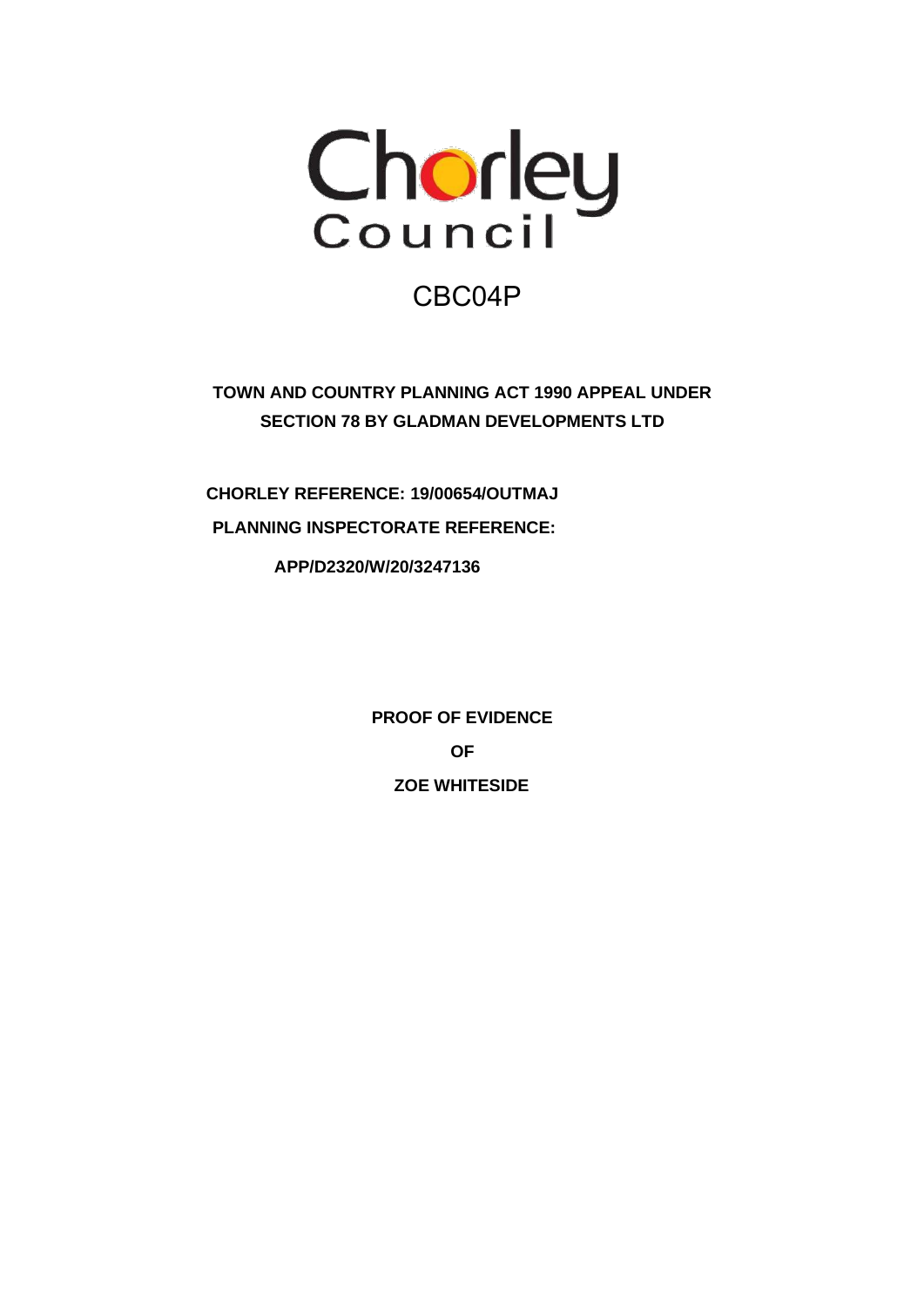### **Contents**

- 1. Introduction
- 2. The Site & Surrounding Context
- 3. Proposed Development
- 4. Planning Policy
- **5. Whether the Council can demonstrate a five year supply of deliverable housing land against the housing requirement**
- **6. Whether or not the most important policies of the development plan for determining the appeal are out of date, having regard to the year housing land supply position and relevant national policy**
- **7. Whether this, or any other material consideration, would justify the development of safeguarded land at this time.**
- 8. Conclusions & Planning Balance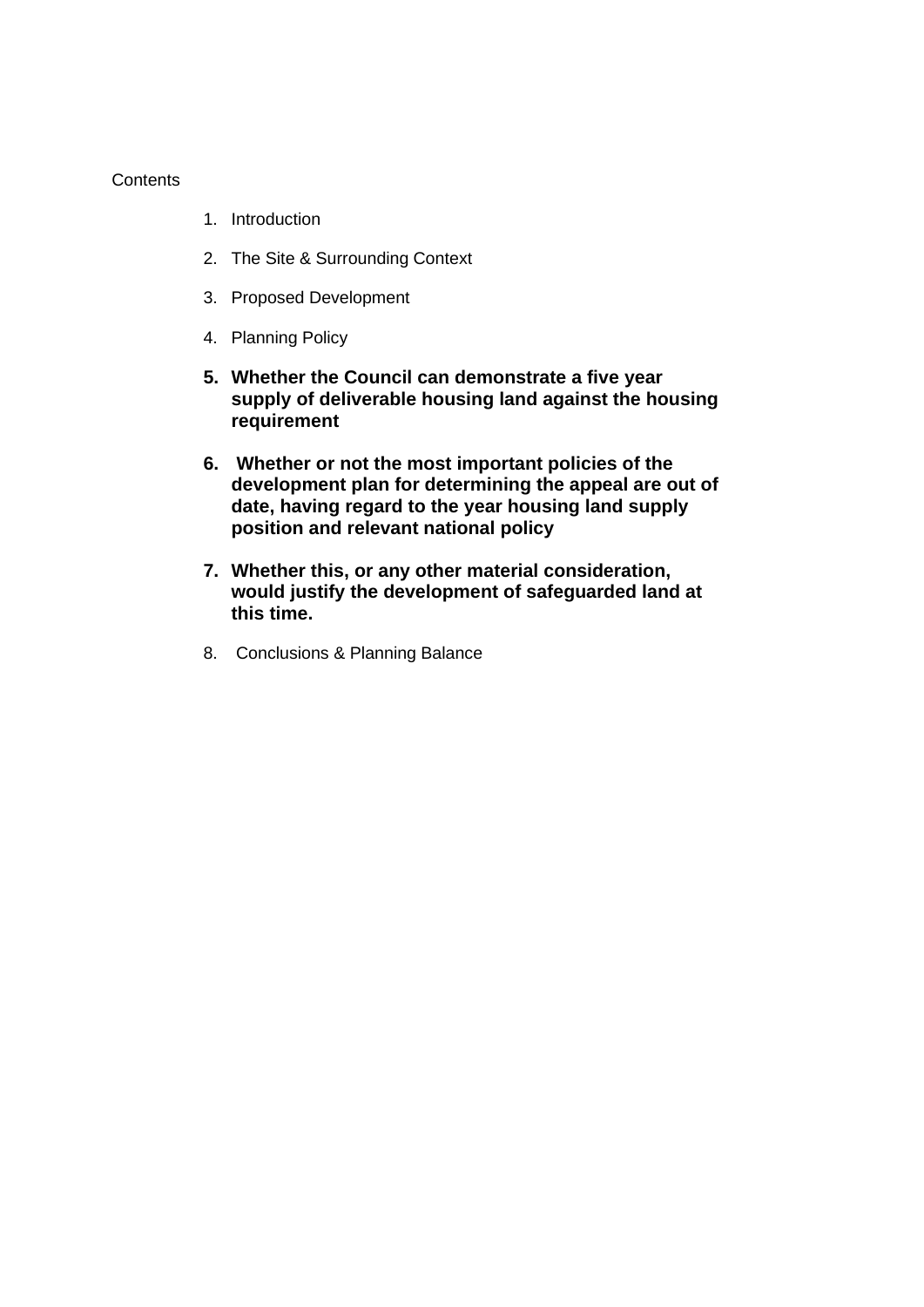# **1. Introduction**

- 1.1 This Proof of Evidence has been prepared by Zoe Whiteside, Service Lead Spatial Planning, Chorley Council
- 1.2 I am a Licentiate Member of the Royal Institute of Planning, and a Chartered Member of the Chartered Institute of Housing. I have a master's degree in planning from the University of Manchester.
- 1.3. This evidence is provided on behalf of Chorley Borough Council in relation to the appeal against the refusal to grant outline planning consent for up to 180 dwellings with associated open space and landscaping with all matters to be reserved except for site access.
- 1.4 I address, in whole or part, the matters of:
	- (a) Whether the Council can demonstrate a five year supply of deliverable housing land against the housing requirement.
	- (b) Whether or not the most important policies of the development plan for determining the appeal are out of date, having regard to the 5 year housing land supply position and relevant national policy.
	- (c) Whether this, or any other material consideration, would justify the development of safeguarded land at this time.
- 1.6. This Proof of Evidence supports the reason for refusal and also provides an assessment of the overall planning balance, reaching a conclusion whether planning permission should be granted. My evidence refers to a number of supporting evidence documents contained in the Core Documents for the inquiry. In this proof they are referred to by reference number in the Core Documents List to assist the Inspector's appreciation of the case. The case will be discussed at the Public Inquiry due to commence at 10am, 23rd June 2020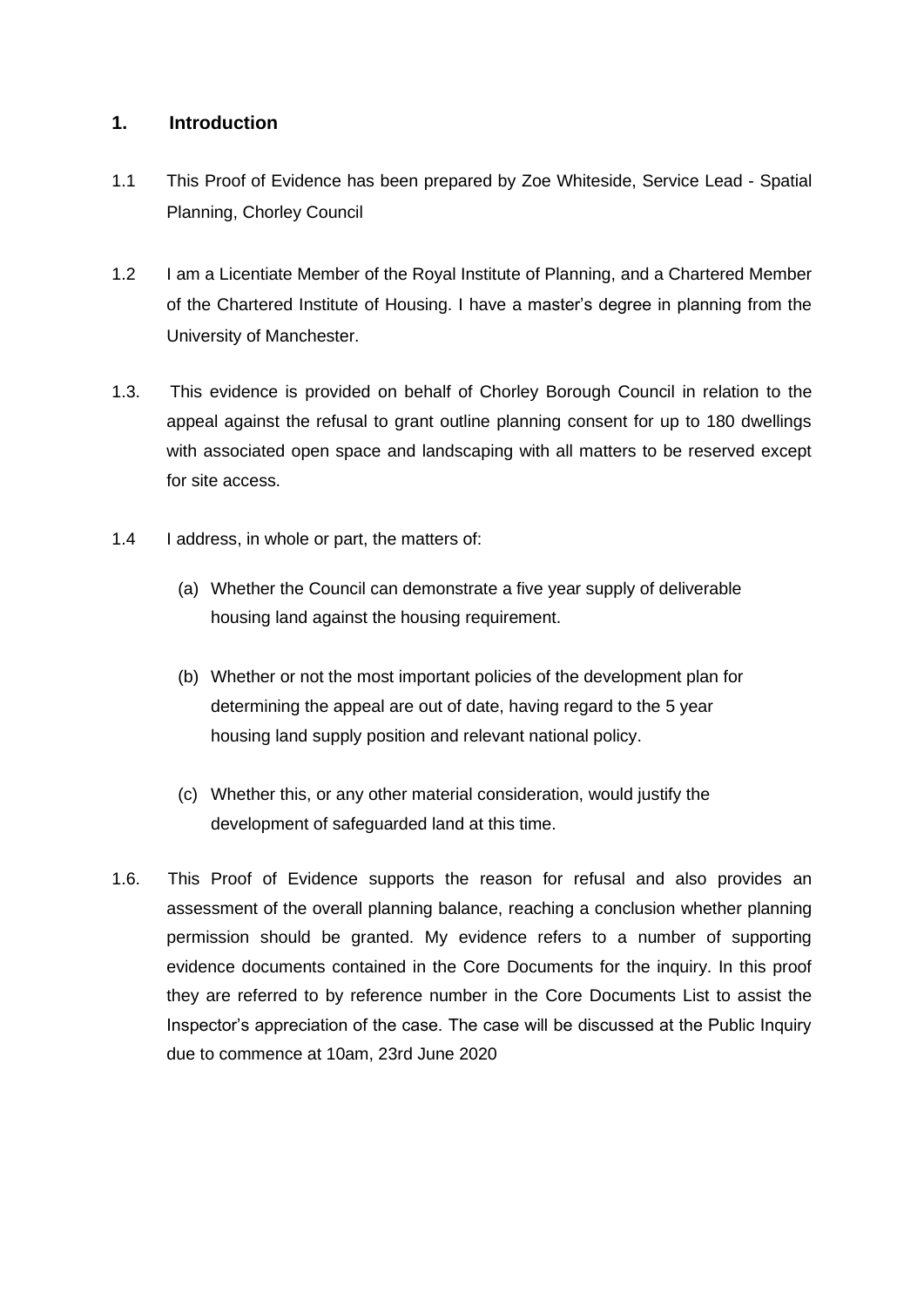# **2.0 The Site & Surrounding Context**

- 2.1 The appeal site comprises 7.3 ha of open countryside land which is currently used for agriculture. It is located on the eastern edge of Euxton to the south and east of School Lane.
- 2.2 To the west of the site is the settlement of Euxton, the neighbouring development is a ribbon of houses fronting School Lane. To the north the site is bounded by an existing tree line, beyond which is a housing allocation in the Local Plan under construction. To the south the site is bounded by a row of mature trees and hedgerows with Valley Park beyond. The east of the site is bounded by Pear Tree Lane; beyond this the countryside is designated as Green Belt.

### Planning History

- 2.3 Planning permission was refused on  $8<sup>th</sup>$  December 2016, for an outline planning application (16/00489/OUTMAJ) at land at Pear Tree Lane, Euxton, Chorley, Lancashire PR7 1DP (i.e. the application or appeal site), for up to 165 dwellings (30% affordable), planting and landscaping, informal open space, children's play area, surface water attenuation, two vehicular access points from School Lane and associated ancillary works. All matters to be reserved with the exception of the main site access.
- 2.4 An Appeal against that refusal of planning permission was dismissed (APP/D2320/W/17/3173275) by decision letter dated 30<sup>th</sup> November 2017.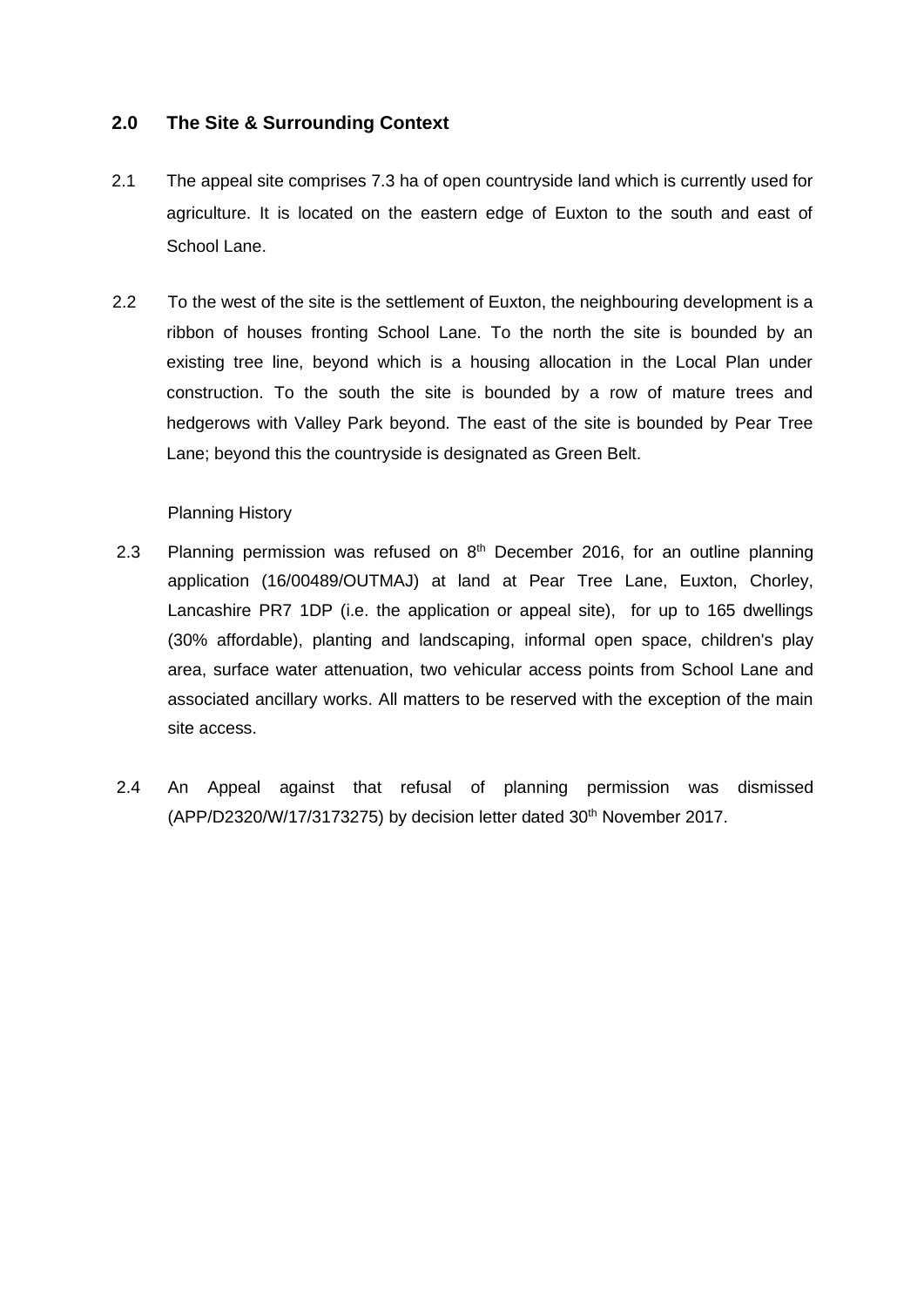# **3. The Proposed Development**

- 3.1 Chorley Borough Council validated the planning application that is the subject of the appeal on the 8th July 2019.
- 3.2 The application is an outline planning application for up to 180 dwellings of which 30% are proposed to be affordable. Access to the site is sought as part of this application and would be from School Lane via two new priority junctions to the west and north of the site. The outline plan includes for the provision of planting, landscaping, public open space, children's play area and surface water attenuation with all the details to be considered at reserved matters stage.
- 3.3 Planning permission was refused by the Planning Committee which took place on the  $12<sup>th</sup>$  November 2019 which was notified by a refusal notice issued 13<sup>th</sup> November 2019. It was refused for the following reason:

*The proposed development would be located within an area of Safeguarded Land as defined by the Chorley Local Plan 2012 – 2026. The Council has a five year housing land supply as required by the National Planning Policy Framework. The proposal therefore conflicts with Policy BNE3 of the Chorley Local Plan 2012 – 2026. It is not considered that the material considerations put forward in favour of the development are sufficient to outweigh the presumption against it.*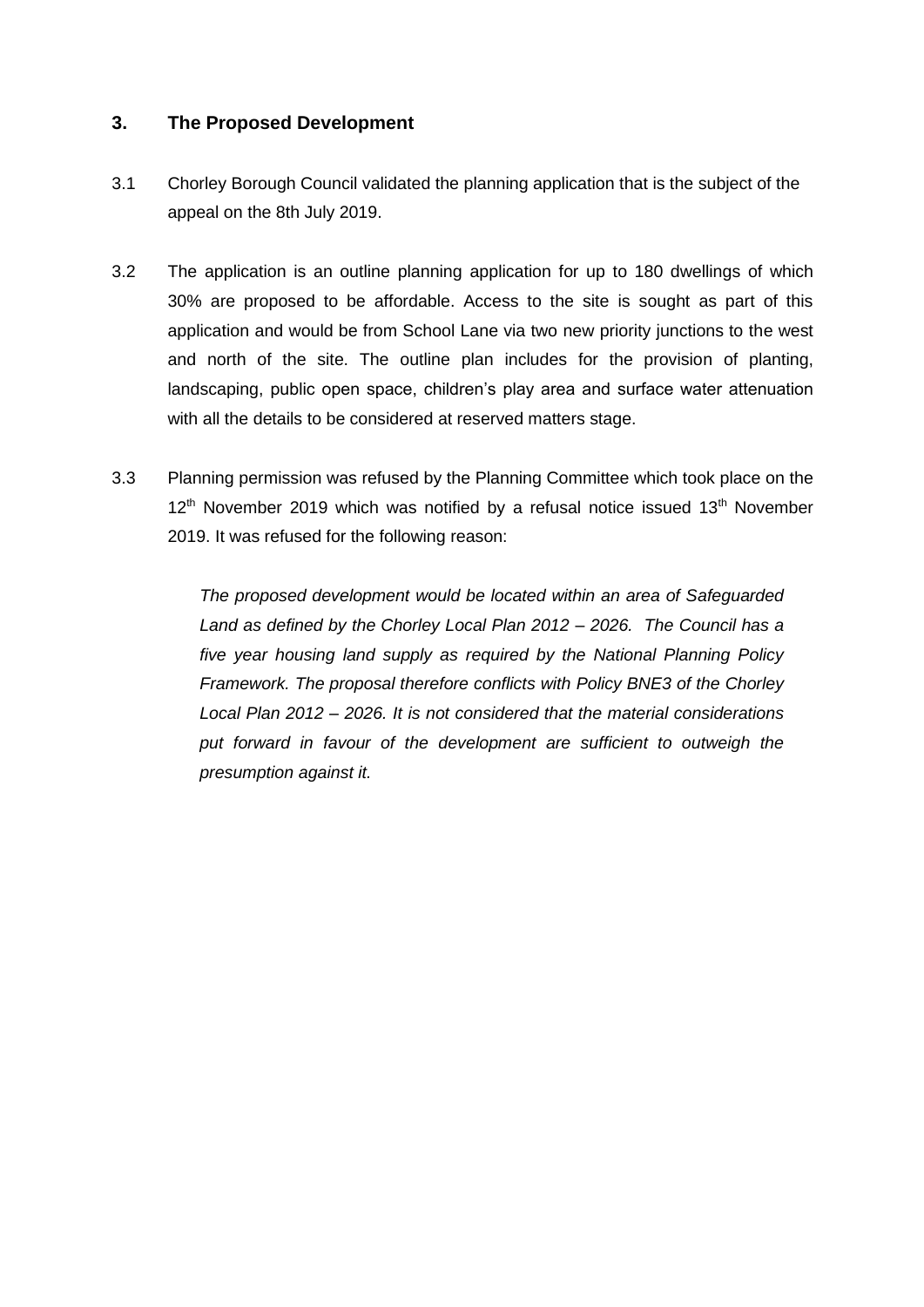# **4. Planning Policy**

The Development Plan

- 4.1. Section 38 (6) of the Planning and Compulsory Purchase Act (2004) requires that this appeal must be determined in accordance with the provisions of the Development Plan unless material considerations indicate otherwise.
- 4.2. For the purposes of this appeal the Development Plan compromises the adopted Central Lancashire Core Strategy (2012) and the adopted Chorley Local Plan 2012- 2026.

Central Lancashire Core Strategy (CD7.14)

- 4.3. The Central Lancashire Core Strategy was adopted in July 2012. It is a strategic planning document that covers the three neighbouring authorities of Chorley, South Ribble and Preston. The three authorities are a single Housing Market Area (HMA).
- 4.4. Policy 4 of the Plan sets the following minimum requirements for housing development across the Core Strategy area.
	- Preston 507 dwellings pa
	- South Ribble 417 dwellings pa
	- Chorley 417 dwellings pa
- 4.5. Policy 7 of the Plan seeks to ensure sufficient affordable housing and special needs housing is provided to meet housing needs. It sets a requirement of 30% affordable housing on residential schemes within urban areas of 15 or more dwellings.

Chorley Local Plan (CD7.01)

- 4.6 The Chorley Local Plan (Site Allocations and Development Management Policies DPD) was adopted in 2015. It post-dates the NPPF and is a Framework compliant Plan. It forms the second limb of the Development Plan for Chorley and sets out the detail of how the Core Strategy targets and aims will be delivered in Chorley. Euxton is identified within the Plan as an Urban Local Service Centre.
- 4.7 Policy V2 establishes the Settlement Areas in the Borough. Within these areas there is a presumption in favour of appropriate sustainable development, subject to material planning considerations and the other policies of the Development Plan. It is within these areas (and the strategic allocations) that the majority of development is envisaged to take place.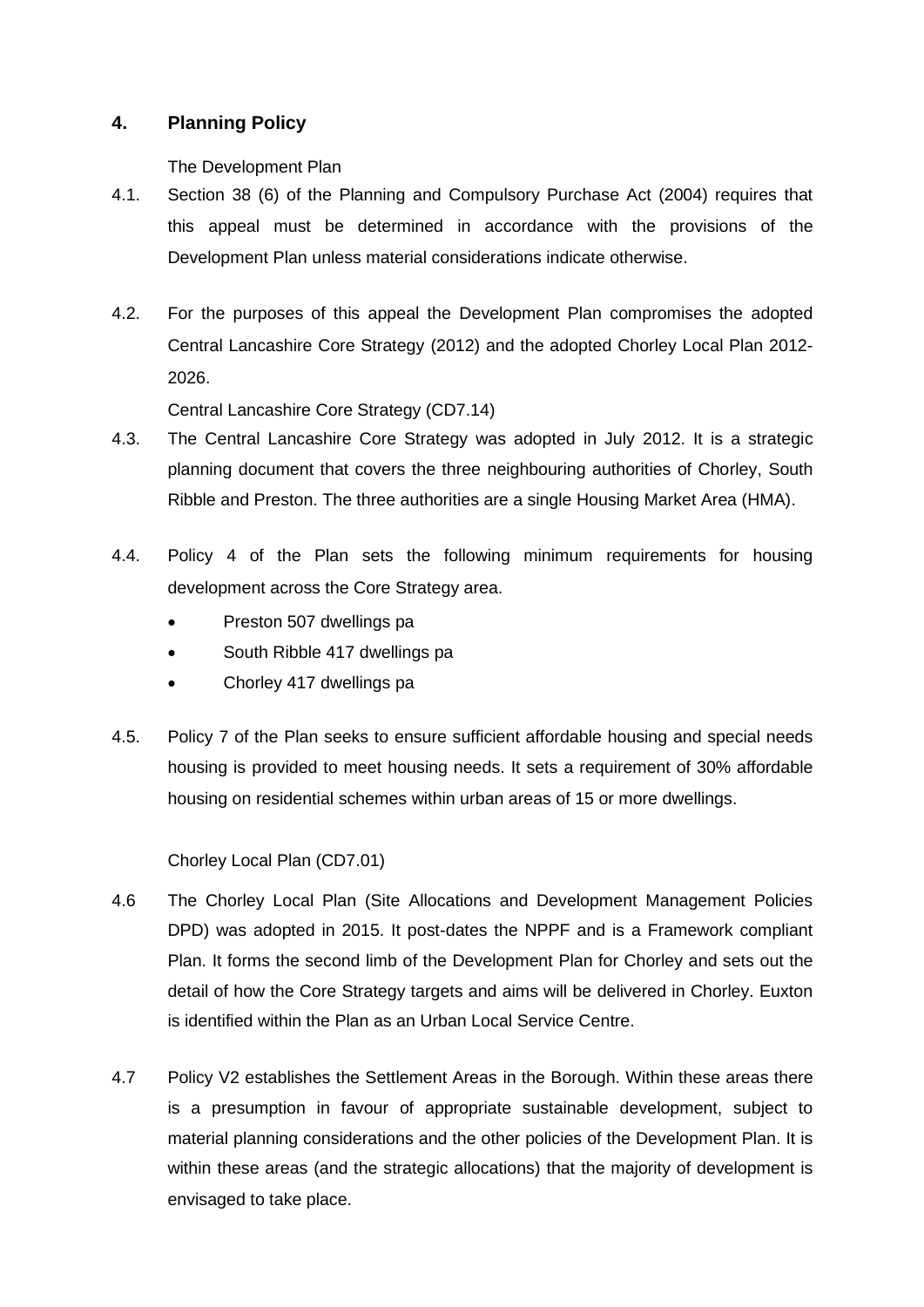- 4.8 Policy HS1 identifies the housing allocations that have been made to meet the requirements of the Core Strategy over the Plan period (5,755 dwellings). Policy HS1 allocates land for 5,607 dwellings; the remaining units will be delivered from existing commitments and a small windfall allowance.
- 4.9 Polices HS4A and HS4B set the open space and playing pitch requirements that new residential development must achieve.
- 4.10 Policy BNE3 identifies areas of land safeguarded for future development needs; these areas can be seen on the policies map. These areas are defined in accordance with paragraph 139 of the NPPF. They have been identified to ensure that the Green Belt boundaries in the Local Plan are *"long lasting"* to meet longer term development needs stretching well beyond the Plan period (CD7.01, paragraph 7.15). The appeal site is covered by this designation.
- 4.11 Policy BNE8 affords protection and enhancement of heritage assets including listed buildings and adheres to minimising the impact on heritage assets.
- 4.12. Policy BNE9 biodiversity and nature conservation affords protection to designated sites and species and sets a number of provisions to which new development should adhere. These provisions include a net gain in biodiversity where possible, and mitigation measures where necessary.
- 4.13. Policy BNE10 seeks to avoid tree loss as part of new development and directs that replacement planting will be required where losses are deemed necessary. The policy also requires an associated maintenance scheme.
- 4.14. Policy HW3 states that proposals to enhance the recreational value of the Valley Parks at Yarrow Valley, Cuerden and Chapel Brook will be permitted if it can be demonstrated that they would not detract from the amenity, recreational and wildlife value of the Valley Parks.

#### Other Material considerations

4.15. The National Planning Policy Framework (NPPF) (CD12.01) is a key material consideration. The purpose of the planning system is to contribute to the achievement of sustainable development. There are three overarching objectives, which are interdependent and need to be pursued in mutually supportive ways (so that opportunities can be taken to secure net gains across each of the different objectives). There are three objectives to sustainable development set out at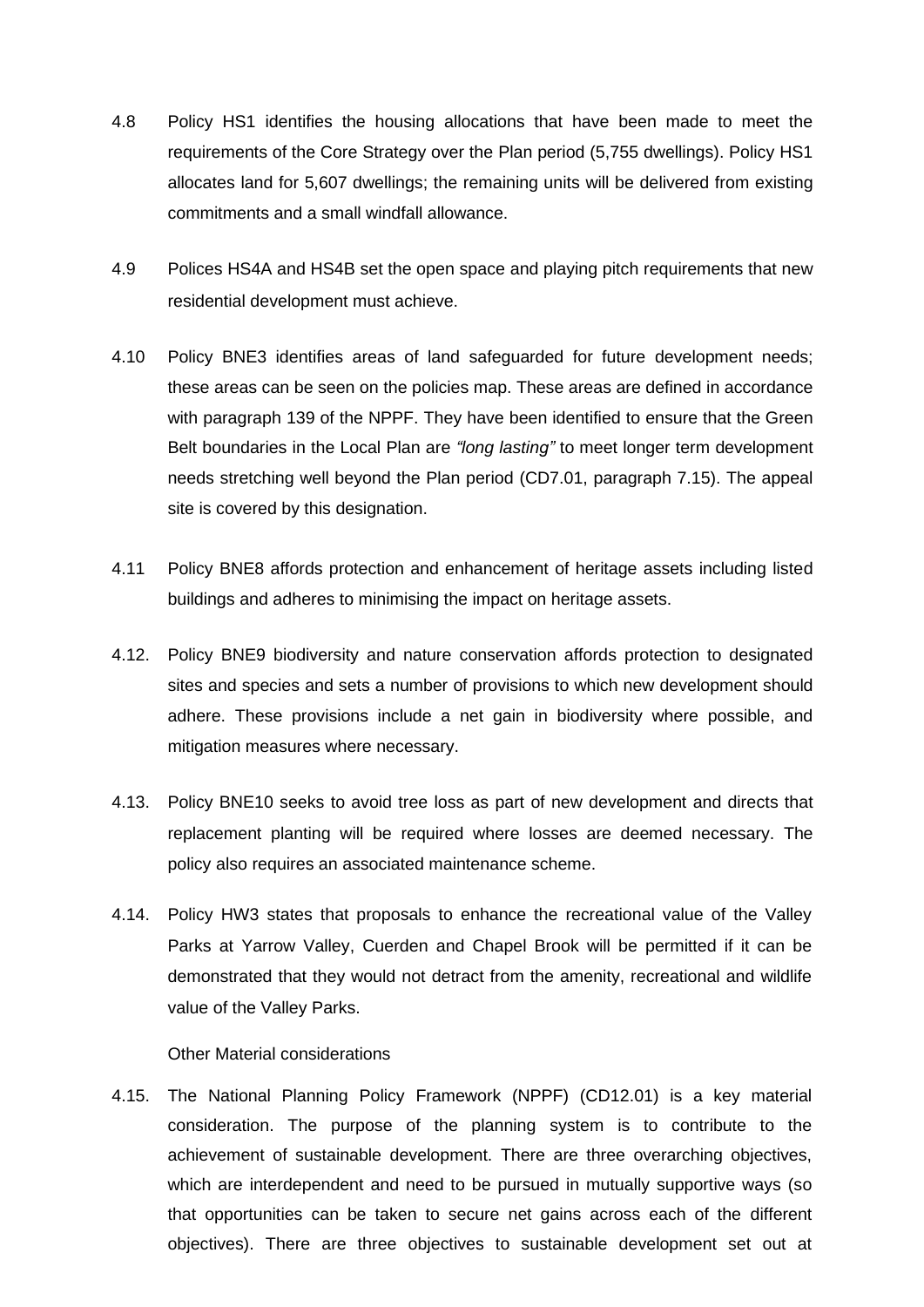paragraph 8 and it is fundamental that development strikes the correct balance between:

- $\Box$  Environmental the protection of our natural, built and historic environment.
- $\Box$  Economic the contribution to building a strong and competitive economy.
- $\Box$  Social supporting strong, vibrant and healthy communities.
- 4.16. Paragraph 10 of the NPPF states that so that sustainable development is pursued in a positive way, at the heart of the Framework is a **presumption in favour of sustainable development** (paragraph 11).

4.17 Paragraph 11 of the NPPF States for **decision-taking** this means:

c) approving development proposals that accord with an up-to-date development plan without delay; or

d) where there are no relevant development plan policies, or the policies which are most important for determining the application are out-of-date, granting permission unless:

i. the application of policies in this Framework that protect areas or assets of particular importance provides a clear reason for refusing the development proposed<sup>6</sup>; or

ii. any adverse impacts of doing so would significantly and demonstrably outweigh the benefits, when assessed against the policies in this Framework taken as a whole.

Footnote 6 to paragraph 11 sets out examples of the type of policies that may indicate development should be refused. Footnote 7 makes clear that the tilted presumption in favour of sustainable development will apply where an LPA cannot demonstrate a five year supply of deliverable housing sites.

- 4.18. Paragraph 59 of the NPPF states the Government's objective of significantly boosting the supply of homes.
- 4.19 Paragraph 60 of the NPPF reinforces that requirements represent the minimum number of homes needed.
- 4.20 Paragraph 73 of the NPPF requires LPAs to maintain a supply of deliverable sites sufficient to provide a minimum of five years' worth of housing against their housing requirement set out in adopted strategies or against their local housing need where the strategic policies are more than five years old. Footnote 37 states in circumstances where strategic policies are more than five years old, five year housing land supply should be calculated against Local Housing Need calculated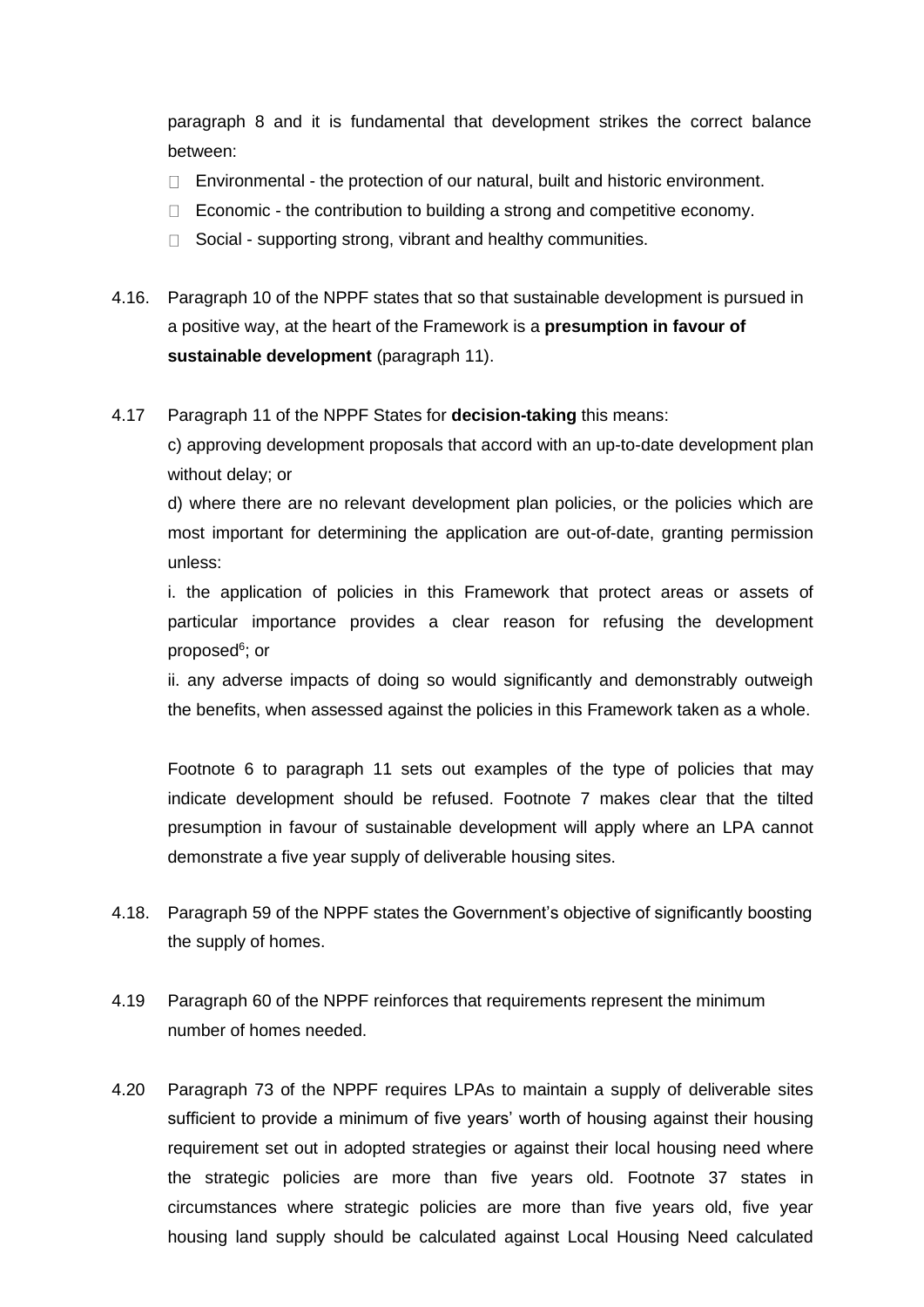using the Government standard methodology, unless those strategic policies have been reviewed and found not to need updating.

- 4.21. Of particular significance here, section 13 of the NPPF sets out the Government's policy on protecting Green Belt land. It begins by stating that "*the government attaches great importance to Green Belts*". The importance of the permanence of the Green Belt is reiterated. Paragraph 139 explains that Local Authorities should, where necessary identify in their plan's areas of 'safeguarded land' between the urban area and the Green Belt, in order to meet longer-term development needs stretching well beyond the plan period. It further states that Local Authorities "*should make clear that the safeguarded land is not allocated for development at the present time. Planning permission for the permanent development of safeguarded land should only be granted following a Local Plan review which proposes the development".*
- 4.22 Section 16 of the NPPF sets out the importance of heritage assets, how these are an "*irreplaceable resource"* and so should be preserved for future generations to come. NPPF requires that *"great weight be given to the asset's conservation (and the more important the asset, the greater the weight should be). This is irrespective of whether* any potential harm amounts to substantial harm, total loss or less than substantial *harm to its significance"*

*.*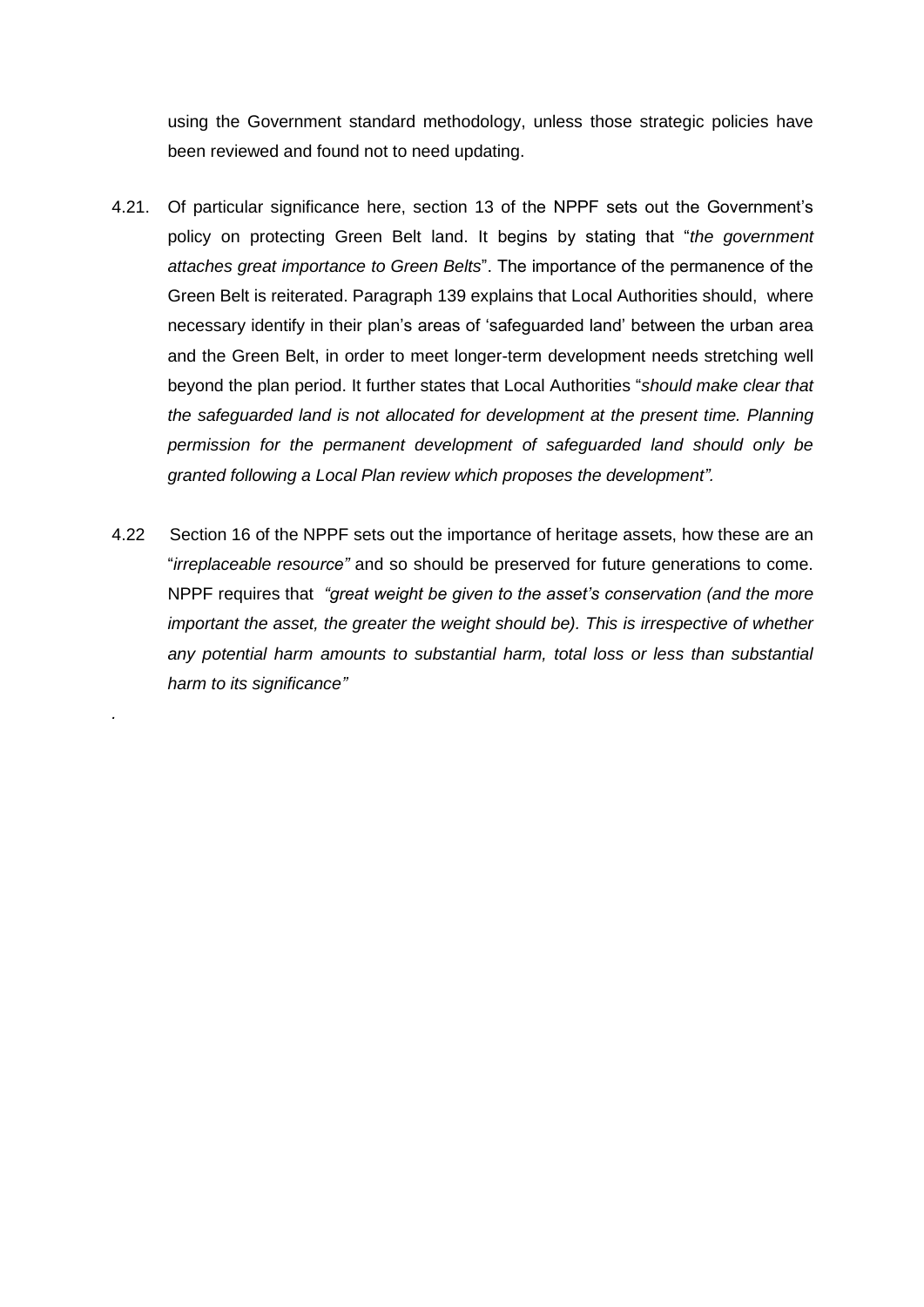# **5. Whether the Council can demonstrate a five year supply of deliverable housing land against the housing requirement.**

- 5.1 The purpose of this section is to refer in particular to previous Inspector's observations in respect of MOU1, to describe the consultation undertaken in respect of MOU2, and to expand on the significance of the distribution of housing within the CL Housing Market Area from a planning point of view (paras. 5.10-15 & 5.21-24). The remaining text is contextual and I defer to Leona Hannify and Katharine Greenwood in respect of other and more detailed matters bearing on housing land requirement and supply.
- 5.2 The relevant housing requirement is now to be identified in accordance with the proper interpretation of NPPF [73] & footnote [37]. NPPF [73] provides so far as relevant that:

'*73. … Local planning authorities should identify and update annually a supply of specific deliverable sites sufficient to provide a minimum of five years' worth of housing against their housing requirement set out in adopted strategic policies, or against their local housing need where the strategic policies are more than five years old<sup>37</sup>. The supply of specific deliverable sites should in addition include a buffer …'* (underlining ('u/l') added)

Footnote [37] reads:

'*Unless these strategic policies have been reviewed and found not to require updating. Where local housing need is used as the basis for assessing whether a five-year supply of specific deliverable sites exists, it should be calculated using the standard method set out in [NPPG]*.' (u/l added)

- 5.3 The first sentence within footnote [37] is a critical qualification to the second/alternative limb of the sentence within paragraph [73] to which it is attached. This is a qualification which NPPG paragraph: 030 Ref ID: 3-030-20180913 reflects, and to which NPPG paragraph 004 Ref ID: 2a-004-20190220 makes repeated reference, lest its significance be overlooked.
- 5.4 The Core Strategy sets out strategic policy applying within Chorley, including Policy 4 (Housing Delivery). That policy concerns the housing requirements within Central Lancashire and the distribution of provision to meet them across the three local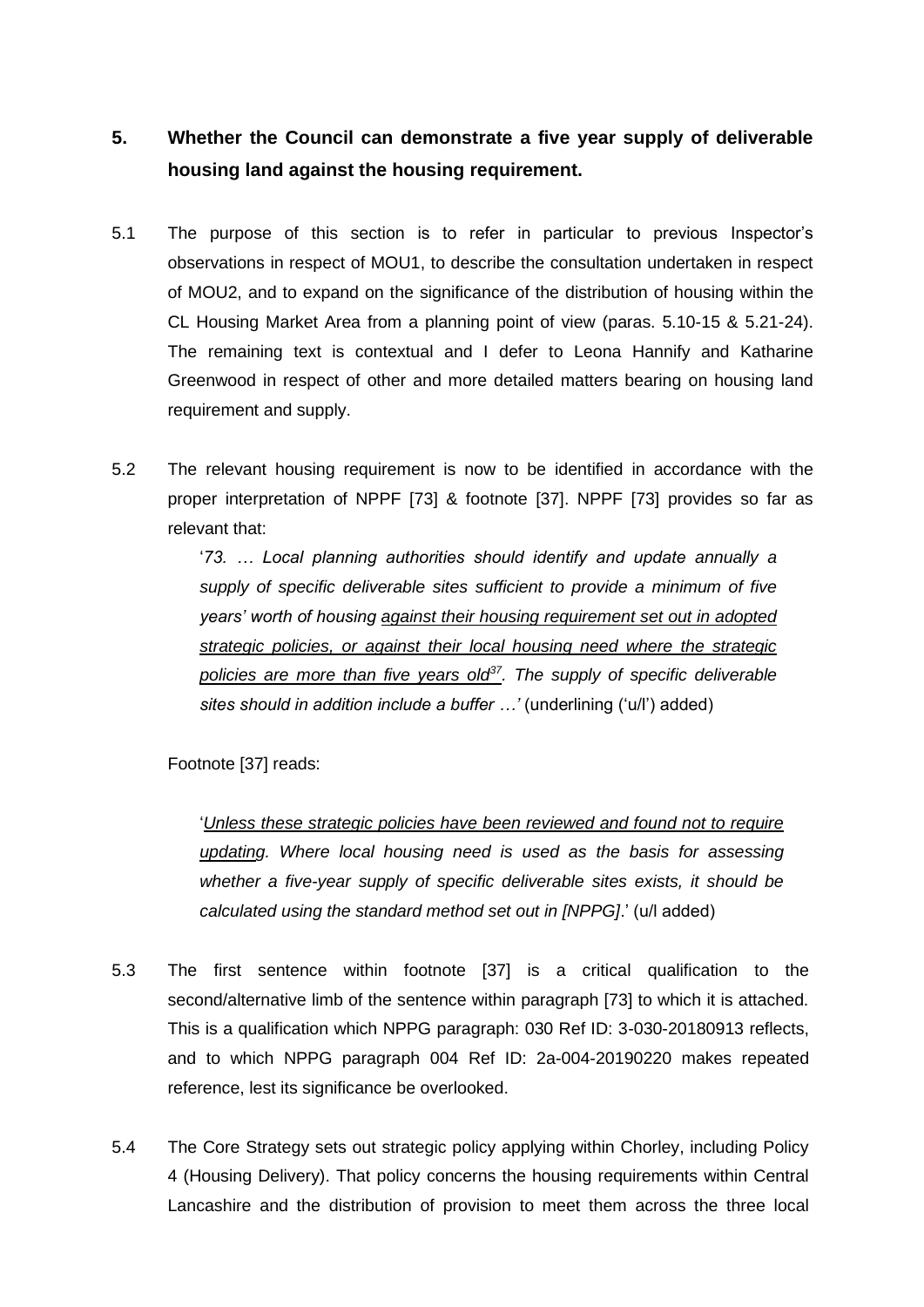planning authorities it comprises. The strategic rationale for collaborative planmaking is well-established.

- 5.5 The Core Strategy policies are more than five years old (adopted July 2012), and Core Strategy Policy 4 no longer provides a satisfactory basis for the five year housing land supply requirement. It has been superceded by the standard method.
- 5.6 The aggregate standard method housing requirement figure for Central Lancashire equates to 1,010 dwellings per annum (provision of 18,180 dwellings over the period 2018 -2036), which is lower than the Core Strategy total requirement of 1,341 dwellings per annum. It is recognised the standard method requirement figure is a minimum figure and the Central Lancashire authorities are proposing a redistribution by the Central Lancashire Memorandum of Understanding and Statement of Cooperation, April 2020 (CD7.23) following robust evidence from the Central Lancashire Housing Study (CD7.05).
- 5.7 The Council has a five-year land supply (CD7.21) as covered by the Statement of Common Ground 2 (CD 7.21). In accordance with paragraph 47 of the NPPF the Council have identified in excess of 5 years supply of housing and there is an additional buffer of 5%.
- 5.8 The three councils of Chorley, Preston and South Ribble entered into a Memorandum of Understanding (hereafter referred to as MOU 1) (CD 7.22) in September 2017 and this document provides clear evidence of the close working relationship between these three authorities in plan-making, building on the extant Core Strategy and committing to the preparation of a new single Central Lancashire Local Plan, which is now in progress.
- 5.9 The MOU1 records the continuing agreement upon an appropriate spatial distribution of future residential development across the Housing Market Area (HMA) whose sustainability was tested through the Core Strategy examination process. That distribution which reflects Policy 4 of Core Strategy (Table 4, page 71) (and exceeds the Standard Housing Method aggregated across the HMA).
- 5.10 MOU1 reflects the single HMA across Central Lancashire and is a policy-on response to the findings of the Strategic Housing Market Assessment (SHMA published in 2017) which concluded that: 'the spatial distribution of need within the HMA varies depending on judgements made on projections. There has been a historical over-delivery of homes in Chorley relative to housing requirement policies,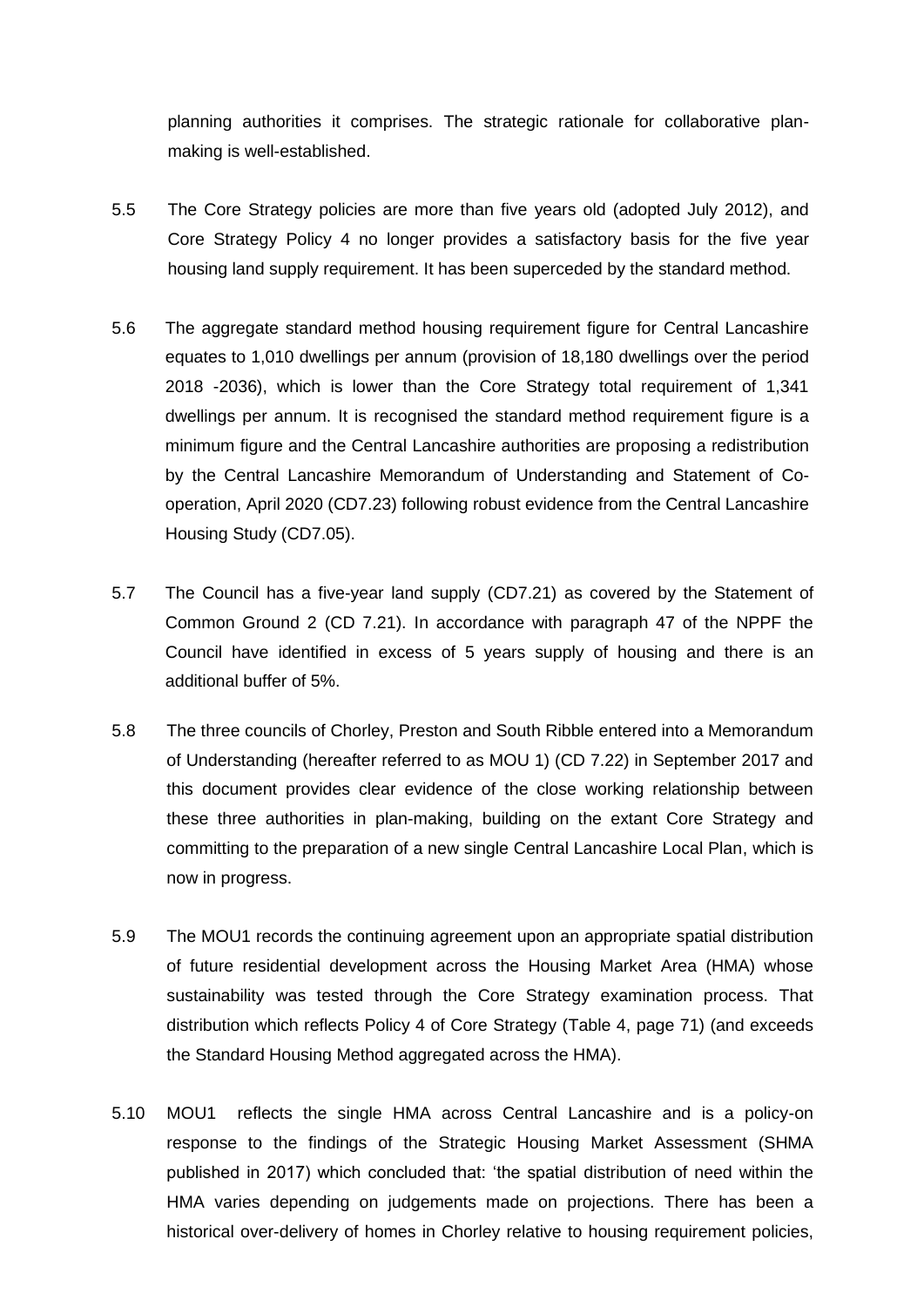compared to an under-delivery in Preston and South Ribble' (CD7.25, para 11.28 page 190).

- 5.11 The appeal decision (Land off Sandy Gate Lane, Broughton, Preston, Ref: APP/N2345/W/17/3179105) concluded that MOU1: *"is effectively a joint declaration of intent as to how the Councils will for the time being distribute new housing between and across their respective and combined areas*" (CD10.02, Paragraph 44 page 8).
- 5.12 The appeal decision (Keyfold Farm, 430 Garstang Road, Broughton, Preston Ref: APP/N235/W/17/3179177, CD10.03, paragraph 55, page 10) concluded: *"…the Memorandum of Understanding is clear in specifically agreeing that the adopted development plan is currently the proper basis for*  determining the housing requirement within the individual local planning *authority areas".*
- 5.13 Following the publication of the draft Iceni Central Lancashire Housing Needs Study in October 2019, the Central Lancashire authorities consulted on the Memorandum of Understanding and the Statement of Co-operation (Relating to the Provision and Distribution of Housing Land- hereafter referred to as MOU2). The Central Lancashire Authorities consulted on the MOU2 over a period of 7 weeks. The first consultation was between  $4<sup>th</sup>$  November 2019 and 15<sup>th</sup> November 2019 (two full calendar weeks, 10 working days). Feedback from this initial consultation suggested the consultation period was too short. These comments were taken on board and the consultation was re-opened between  $9<sup>th</sup>$  December 2019 and 13<sup>th</sup> January 2020 (five calendar weeks, 22 working days).
- 5.14 The consultation was publicised on the Central Lancashire Local Plan website and on the websites of the three Central Lancashire authorities. The following stakeholders were consulted for both consultations:
	- Developers and agents (as registered on the Central Lancashire Developer Forum mailing list).
	- All Parish Councils within Preston, South Ribble and Chorley.
	- All Elected Members within Preston, South Ribble and Chorley.
	- All County Councillors representing Preston, South Ribble and Chorley.
- 5.15 A total of 37 responses were received to the consultation on the MOU2 and these matters are addressed in the evidence of Leona Hannify.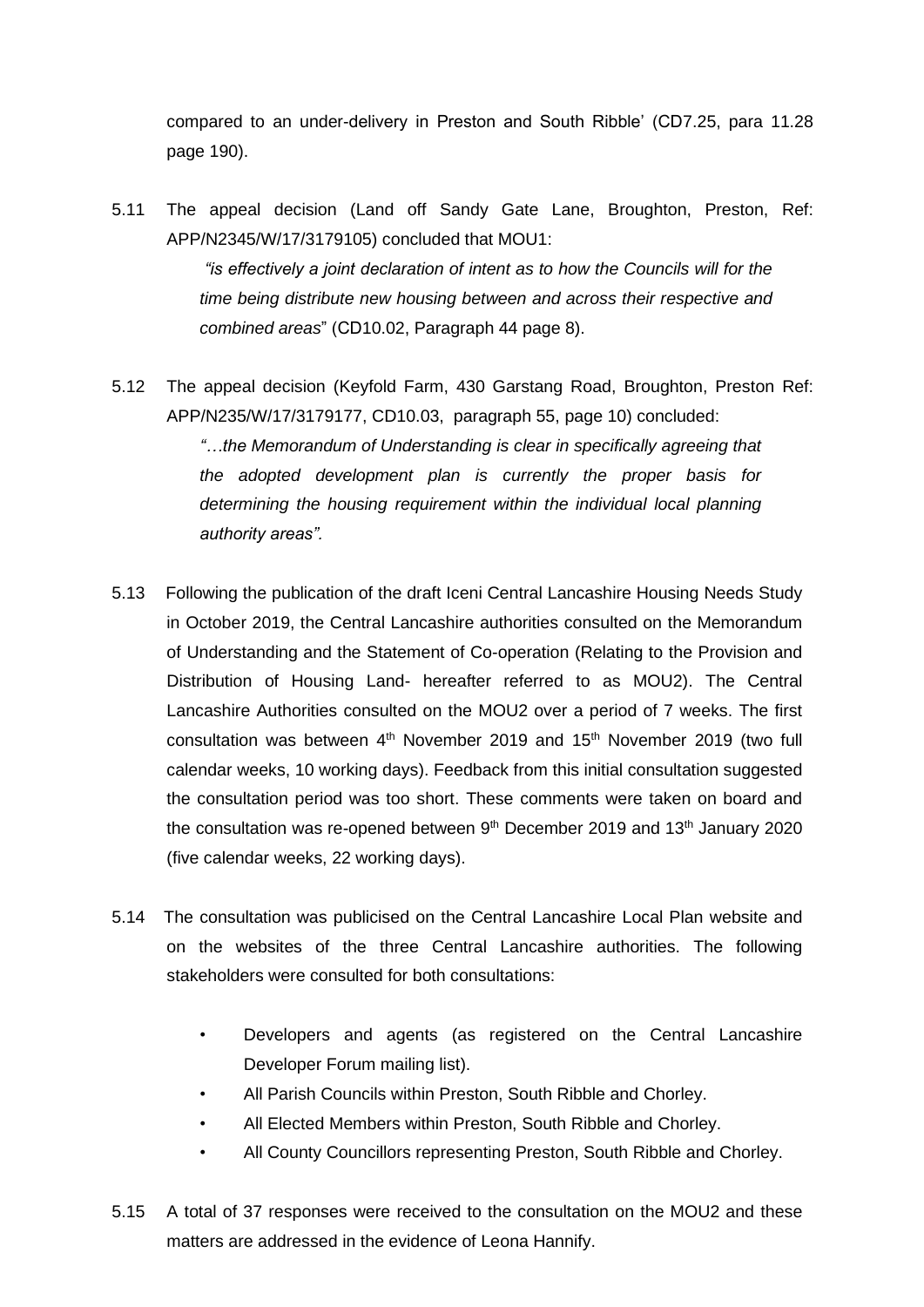- 5.16 Following the consultation and publication of the Central Lancashire Housing Needs Study the Memorandum of Understanding (CD7.23) was approved by Chorley Council on Tuesday 25<sup>th</sup> February 2020, South Ribble Borough Council on Wednesday 26<sup>th</sup> February 2020 and Preston City Council (Leader taking Executive Decisions during the Covid-19 Outbreak) on Friday 17<sup>th</sup> April 2020.
- 5.17 Following the release of the median work-place based affordability ratios in March 2020 and applying these to the formula as set out in Planning Practise Guidance (Paragraph: 006 Reference ID: 2a-006-20190220), the aggregate Central Lancashire minimum annual local housing need figure was at April 2020 is therefore equal to **1,010** dwellings.
- 5.18 In May 2020, the three Councils have approved an addendum to MOU2, entitled Joint Memorandum of Understanding & Statement of Co-operation Relating to the Provision and Distribution of Housing Land: Statement of Common Ground (Hereafter referred to as MOU2 Statement of Common Ground (CD 7.34).
- 5.19 As at 1<sup>st</sup> April 2020, the application of the agreed distribution ration to this aggregate figure results in the following requisite minimum housing requirements for each Central Lancashire authority:

| Total:        | 1,010 dwellings pa |  |  |
|---------------|--------------------|--|--|
| Chorley:      | 278 dwellings pa   |  |  |
| South Ribble: | 328 dwellings pa   |  |  |
| Preston:      | 404 dwellings pa   |  |  |

- 5.20 Preston City and South Ribble and Chorley Borough Councils recognise that their combined area functions as one integrated local economy and travel to work area, as well as a single Housing Market Area, with self-containment for commuting of 71-74% and for migration of 82-83% (CD7.25, SHMA 2017, Section 2).
- 5.21 There has been no change in Planning Practice Guidance regarding how housing market areas are defined between the publication of the SHMA in 2017. The Central Lancashire Housing Study (CD7.05, paragraph 2.5) concludes that the SHMA definition of the Central Lancashire HMA as comprising Preston, Chorley and South Ribble remains appropriate.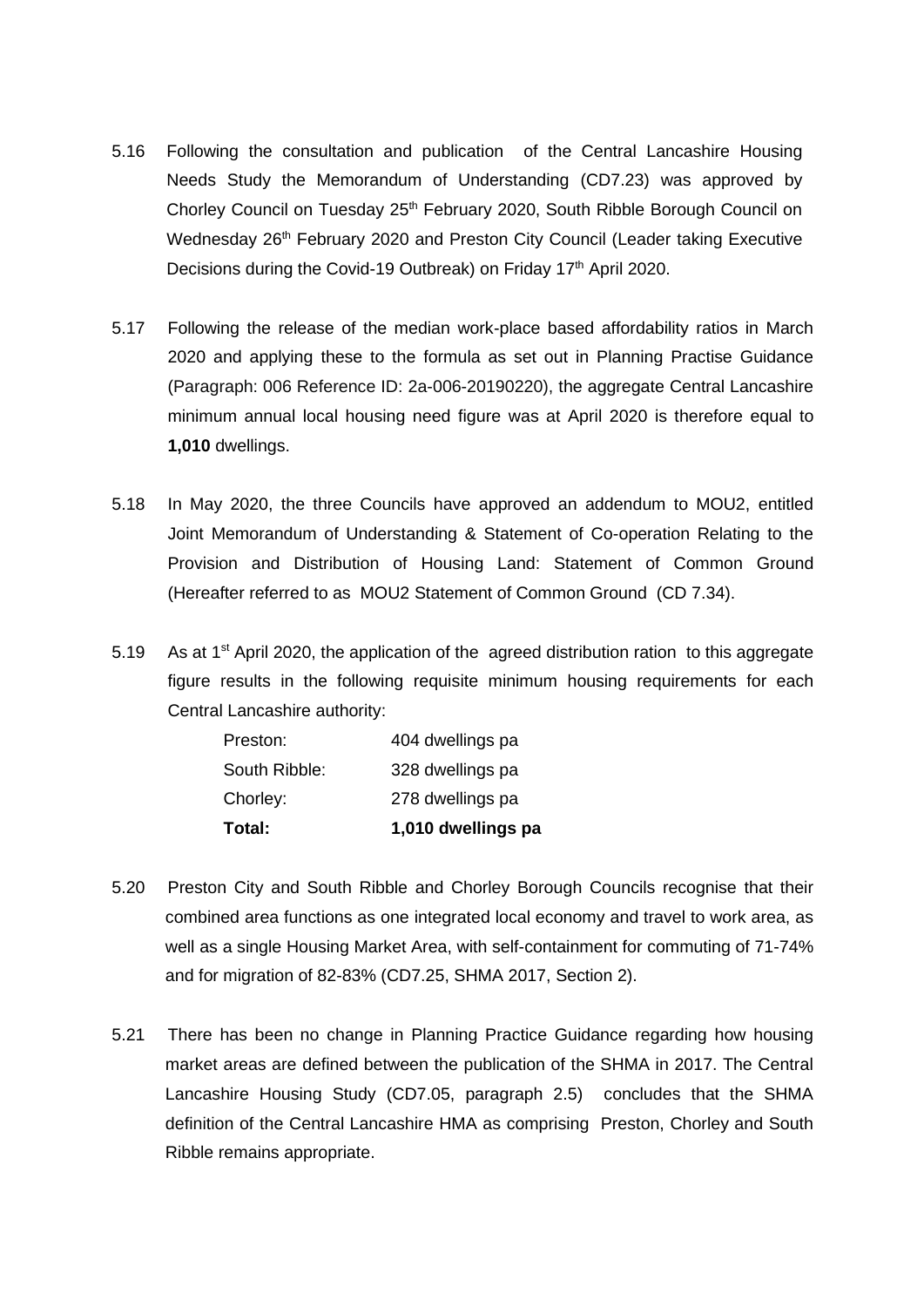- 5.22 Annual dwelling completions in Chorley Borough have in the past exceeded the rate envisaged within Core Strategy Policy 4, whereas those in Preston City and South Ribble Borough have fallen substantially short. For this and other reasons Government has entered into a City Deal with these authorities and Lancashire County Council.
- 5.23 The absence of a strategic approach to the distribution of housing distribution and would be inconsistent with this evidence-led, government supported approach and has the potential to frustrate the objectives of the City Deal, which are intended to deliver sustainable growth and contribute to a balanced housing market.
- 5.24 Any change in the distribution of both housing and employment land allocation needs to be supported by robust evidence and subject to full and proper assessment and consultation, with a full consideration of the infrastructure required to ensure sustainability and compliance with NPPF. It is not for Chorley Council to simply adopt a higher figure outside of a full and NPPF compliant review of the Central Lancashire Local Development Plan which is now underway and will include a review of the Core Strategy Policy 4 (Housing Delivery) CD7.14, page 71).
- 5.25 A strategic, evidence-led approach to an appropriate distribution of housing across Central Lancashire culminating in the adoption of MOU2, negated the need for Chorley to consider a request to Preston and South Ribble Councils to address unmet need deriving from the standard methodology applied to Chorley unabated.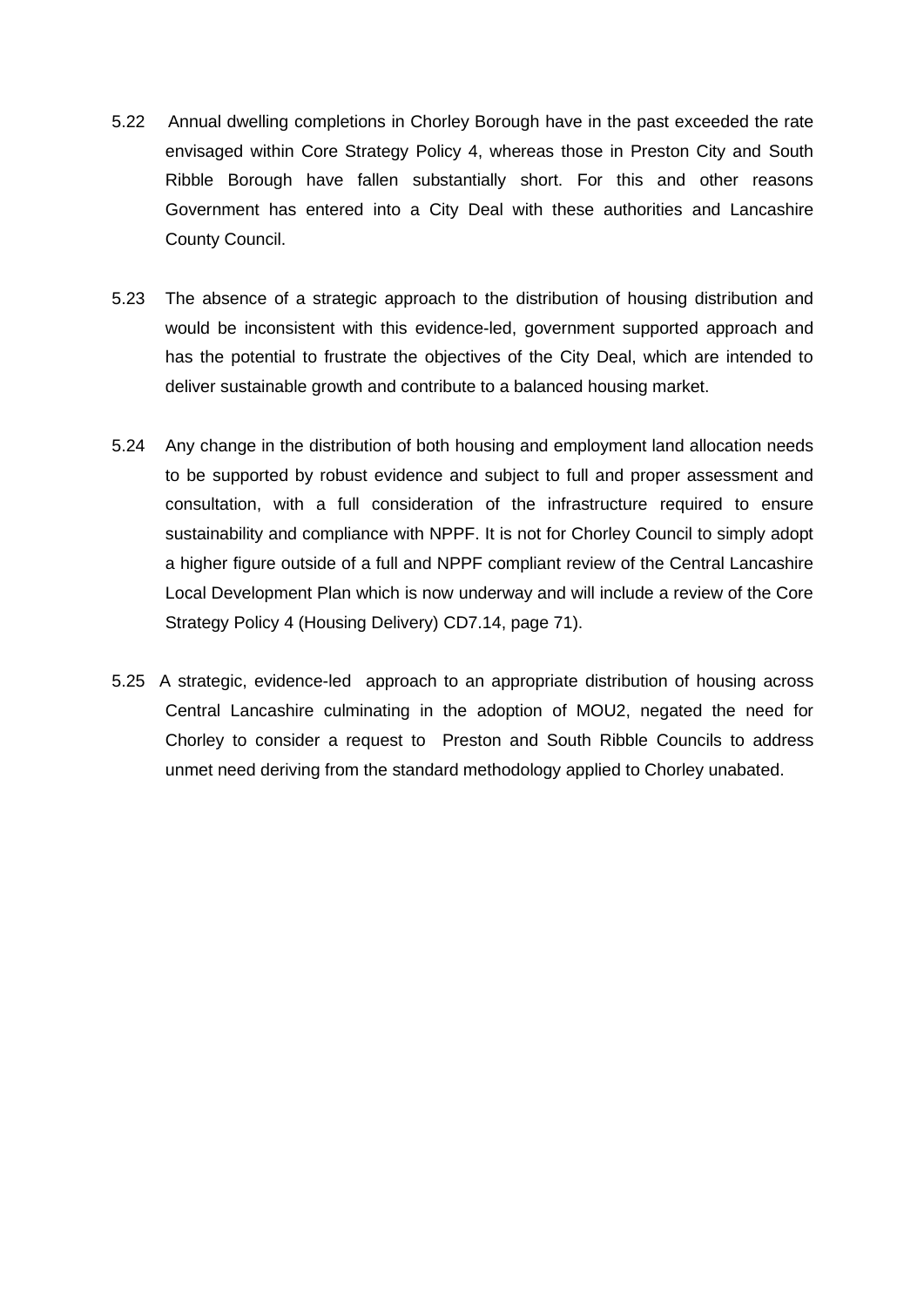**6.0 Whether or not the most important policies of the development plan for determining the appeal are out of date, having regard to the year housing land supply position and relevant national policy**

Relevant National Policy

- 6.1 Section 38(6) of the Planning and Compulsory Purchase Act (2004) requires that this appeal must be determined in accordance with the provisions of the Development Plan unless material considerations indicate otherwise. The Statement of Common Ground agreed between the parties refers to a number of development plan policies, and it is clearly the case that the development plan falls to be applied as a whole. The most important policy amongst these, however, is  $-$  as in the previous appeal  $-$  Policy BNE3, and I have therefore focussed on whether that policy in particular is out of date.
- 6.2 Paragraph 11 of the NPPF sets out the presumption in favour of sustainable development which means that for decision taking, stating "Approving development *proposals that accord with the development plan without delay or where policies which are most important for determining the application are out of date , granting permission unless:*

*i)the application of policies in this framework that protect areas or assets of particular importance provides a clear reason for refusing the development proposed ; or* 

*ii) any adverse impacts of doing so would so significantly and demonstrably outweigh the benefits, when assessed against the policies in this Framework taken as a whole*".

- 6.3 Foot note 7 of the NPPF states that for applications for housing, this includes "*Situations where the local planning authority cannot demonstrate a five year supply of deliverable housing sites (with the appropriate buffer as set out in paragraph 73) ;or where the Housing Delivery Test indicates that the delivery of housing was substantially below (less than 75% of) the housing requirement over the previous three years*".
- 6.4 The Council is able to demonstrate a five year housing land supply therefore it is considered therefore that the Development Plan policies in respect of housing are not "*out of date*" in that regard. Neither is its most important component otherwise out-ofdate.
- 6.5 Paragraph 139 of NPPF states that local planning authorities should "*where necessary, identify areas of safeguarded land between the urban area and the Green Belt, in order to meet longer-term development needs stretching well beyond the plan period*" and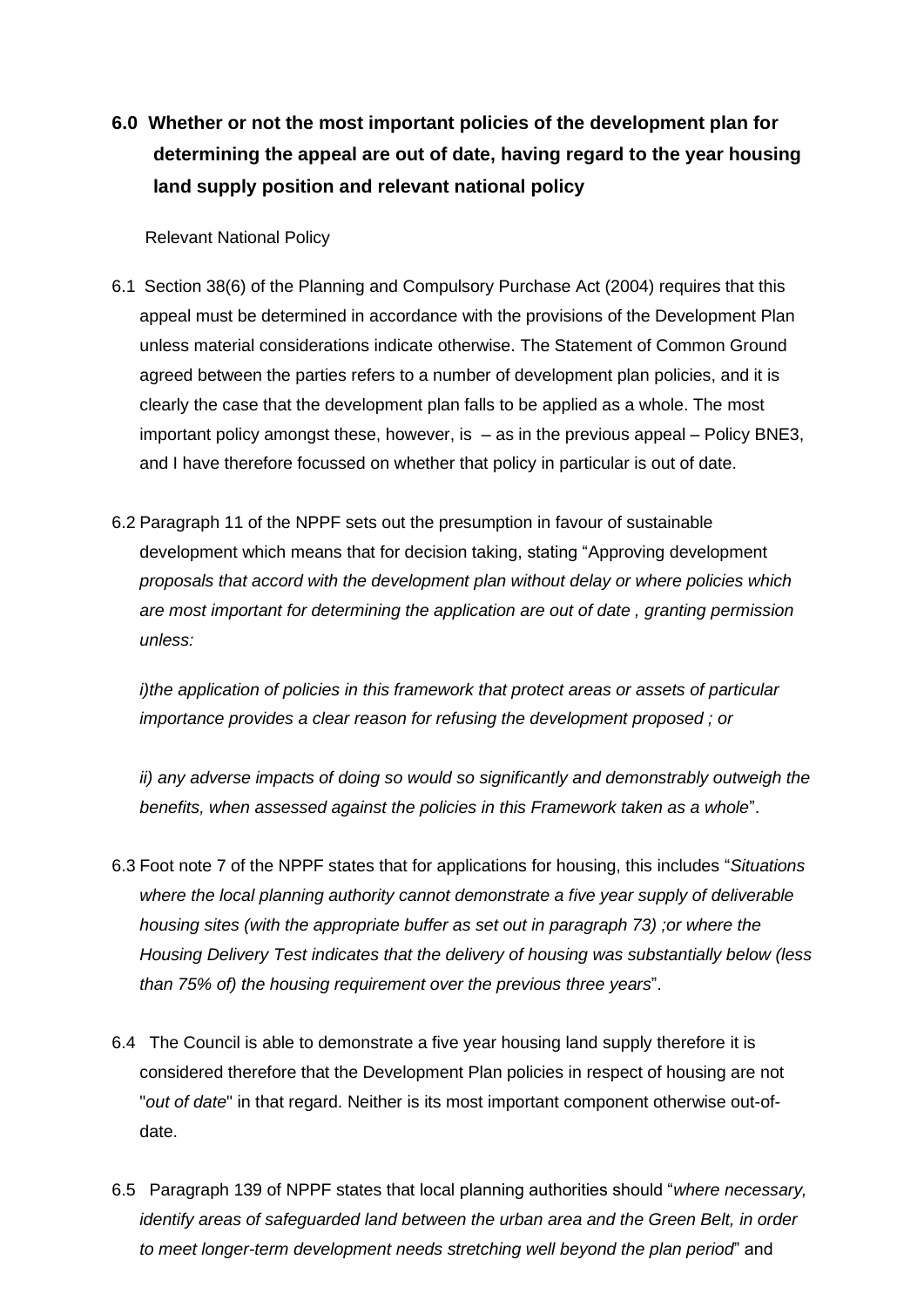"*make clear that the safeguarded land is not allocated for development at the present time. Planning permission for the permanent development of safeguarded land should only be granted following an update to a plan, which proposes the development*".

- 6.6 Policy BNE3 of the Chorley Local Plan is compliant with paragraph 139. It is the principle of not developing this site within the plan period that is therefore established by the development plan; and consideration must therefore be given to whether there are any other material considerations that would outweigh the significant weight to be afforded to the development plan and the consequences of its breach.
- 6.7 Policy BNE3, and the other strategic housing polices V2 and HS1 set the spatial strategy for housing in the Borough for the period 2012 - 2026. Housing growth is directed towards urban areas and a number of sites allocated in line with Core Strategy Policy 1 (Locating Growth). This development proposal located outside the settlement boundary of Euxton and in an area of safeguarded land is in clear breach of this strategy (CD7.01, Map 9).
- 6.8 Policy BNE3 is a restraint policy and states that development other than that permissible in the Green Belt or Area of Other Open Countryside (CD7.01, Policy BNE2, page 46) will not be permitted on Safeguarded Land. The proposal is therefore contrary to Policy BNE3.
- 6.9 The Inspector for the 2017 Pear Tree Lane appeal afforded " *Very substantial weight to the conflict with the development plan in the planning balance*".
- 6.10 The appeal site was designated as Green Belt in the 1993 Lancashire Structure Plan. It was removed from the Green Belt designation and reallocated as Safeguarded Land along with a number of other sites in the 1997 Chorley Borough Local Plan under the Safeguarded Land policy (Policy C3) (CD 7.36)). In the Chorley Borough Local Plan Review in 2003 the appeal site was again designated as Safeguarded Land under Policy DC<sub>3</sub>.
- 6.11 The areas of Safeguarded Land covered by Policy DC3 were reviewed as part of the current Local Plan process which started in 2010. The review included a sustainability assessment, and consultation with Lancashire County Council and United Utilities. In order to meet Chorley's housing, employment and open space requirements in the Chorley Local Plan 2015, safeguarded sites that were considered the most suitable, specifically those that were natural extensions to existing settlements, and proved most viable in terms of highways access and the characteristics of the site were allocated. The remaining Safeguarded Land was retained as Safeguarded Land under Policy BNE3, a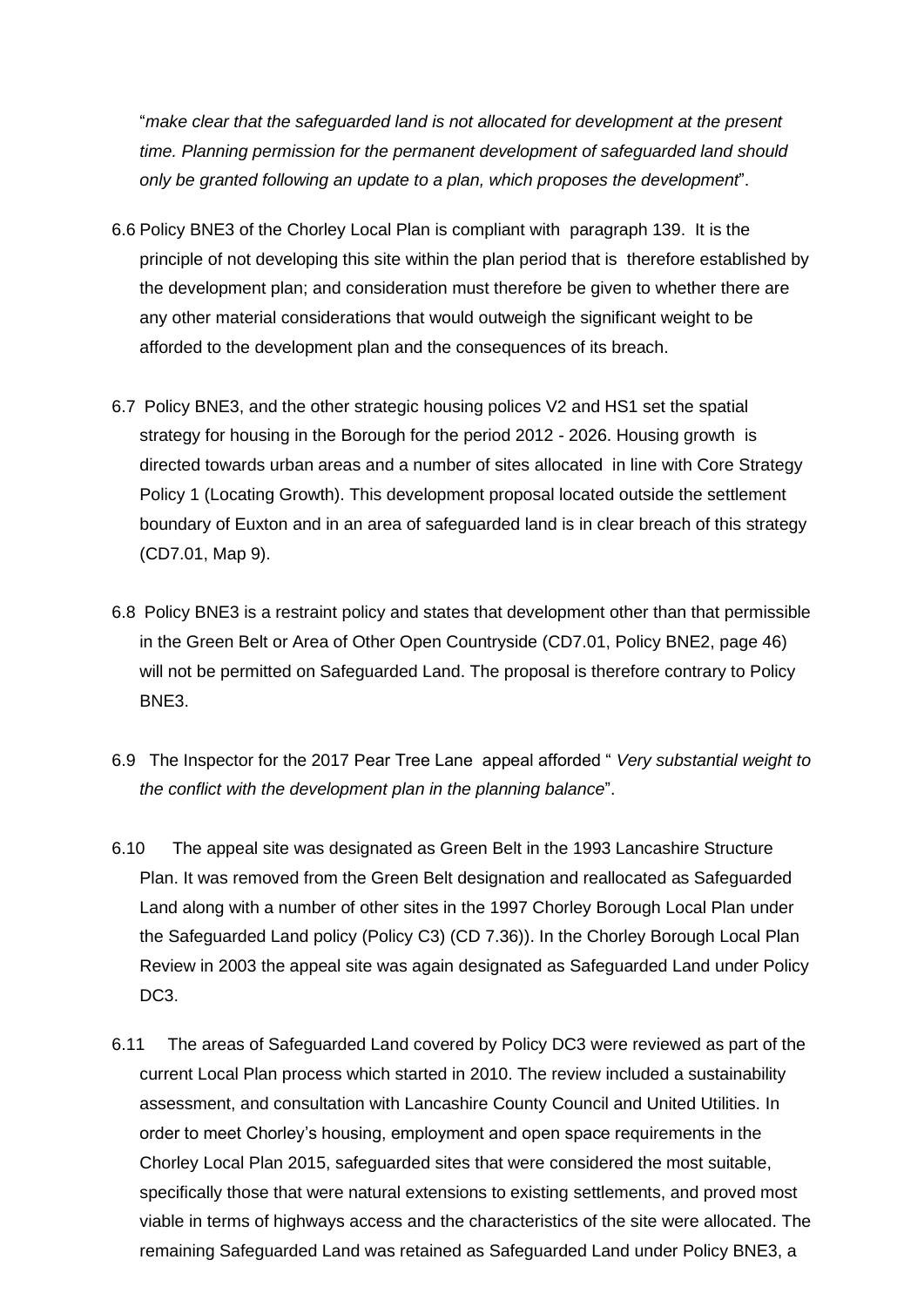restraint policy to provide for potential future development needs beyond the Plan period (i.e. after 2026).

- 6.12 Policy BNE3 (page 47) is in full accordance with the NPPF which confirms that: "*Safeguarded land is not allocated for development at the present time. Planning permission for the permanent development of safeguarded land should only be granted following a Local Plan review which proposed the development*" (para 139). It is considered that full weight should be attached to Local Plan Policy BNE3. When the Local Plan was adopted it was envisaged that Safeguarded Land would be protected until 2026.
- 6.13 There has, importantly, been no material change in respect of safeguarding policy from the date of the previous appeal decision (CD10.01, Land at Pear Tree Lane, Euxton, Chorley, APP/D2320/W/17/3173275). The exclusion of safeguarded land from footnote 6 of the NPPF does not result in any material change bearing in mind that the tilted balance was not applied in the previous appeal decision in any event.
- 6.14 It remains that as the Inspector found previously, the proposal would "*Quite clearly*  fail to comply with the core principle of the Framework that planning be genuinely plan*led'* (CD12.01, paragraph 39). Very substantial weight therefore continues to attach to the conflict with the development plan and the NPPF combined in the planning balance.
- 6.15 The appellant's Statement of Case suggests that Policy BNE3 is a policy for the supply of housing ( para 8.1.2), as the Council is unable to demonstrate a five year housing land supply and in that context, land which has been taken out of the Green Belt and safeguarded for the provision of housing in the future, and which is proposed as an emerging housing allocation, is eminently an appropriate location for development to make up the shortfall in land supply. It is suggested by the appellant to be more appropriate than an ordinary greenfield site which has not been earmarked in this way.
- 6.16 BNE3 is a not a policy for the supply of housing. The development of safeguarded land is a clear-cut breach of development plan policy aimed at safeguarding the Green Belt (a policy, which is itself clearly up-to-date). Significant weight therefore attaches to that policy and the proposed breach of it.The grant of planning permission now, prior to the conclusion of the preparation of the new Central Lancashire Local Plan, would also be contrary to paragraph 139 of the NPPF, to which breach significant weight also attaches. Policy BNE3 (CD7.01 page 47) is in accordance with paragraph 139 of the Framework which states that local planning authorities should: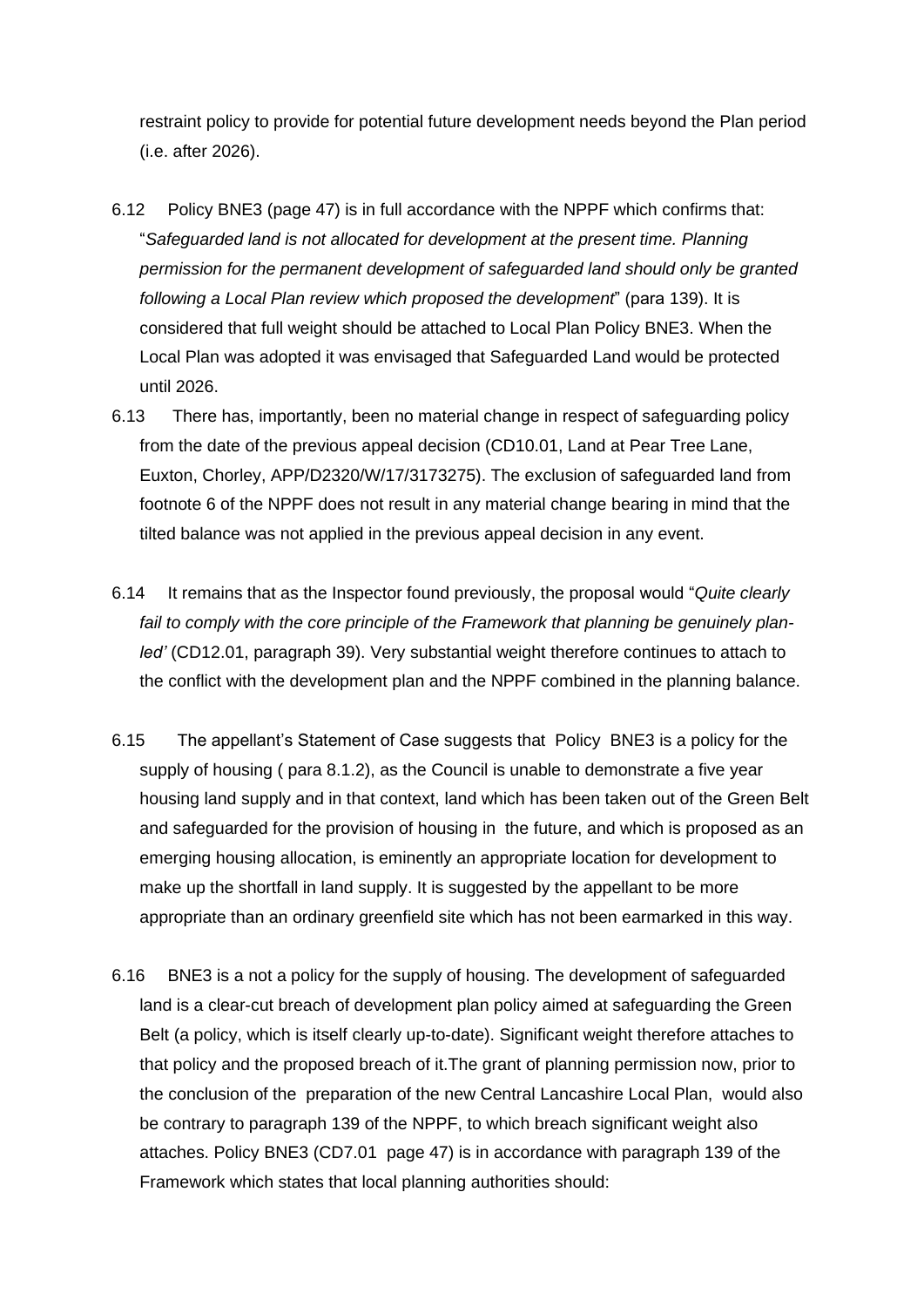c) "*where necessary, identify areas of safeguarded land between the urban area and the Green Belt, in order to meet longer term development needs stretching well beyond the plan period*" and:

d) *"make clear that the safeguarded land is not allocated for development at the present time. Planning permission for the permanent development of safeguarded land should only be granted following an update to a plan which proposes the development*" and is therefore up-to-date.

- 6.17 Land is allocated as such to ensure that Green Belt boundaries last for a long time. It is protected from development until a time in the future which it might be required to serve development needs. The main purpose of designating Safeguarded Land in Chorley is to ensure that the inner boundary of the Green Belt will endure in the long term rather than act as a land bank for future development. Designating land as safeguarded does not mean that its development is inevitable in the long term.
- 6.18 Retaining this land for future development needs at this time is consistent with the purposes of designating the site as safeguarded land within the Local Plan, in accordance with the NPPF.
- 6.19 In relation to Safeguarded Land, the Inspector for the appeal Land at Pear Tree Lane, Chorley, recorded in their decision notice at paragraphs 37 and 38, page 9) :

*"Safeguarded land is land which is likely to be suitable for development in the long term, which for strategic purposes is considered unsuitable for development within the plan period or short term. As such, I am conscious that the purpose of safeguarded sites is to indicate the long- term direction of development as a means of ensuring the protection of the Green Belt in the short and medium term. Their retention for that purpose, albeit not permanently, therefore has an important strategic role. In assessing the harm that would arise from the release of the site I accept that the potential for release beyond the plan period indicates that it is appropriate to judge the harm that would arise from release now, against that arising from development at a future date. I also take into account that the harm arising to the objectives of policy from the release of safeguarded sites will be less than that which would arise from the release of Green Belt, which is intended to be permanent.*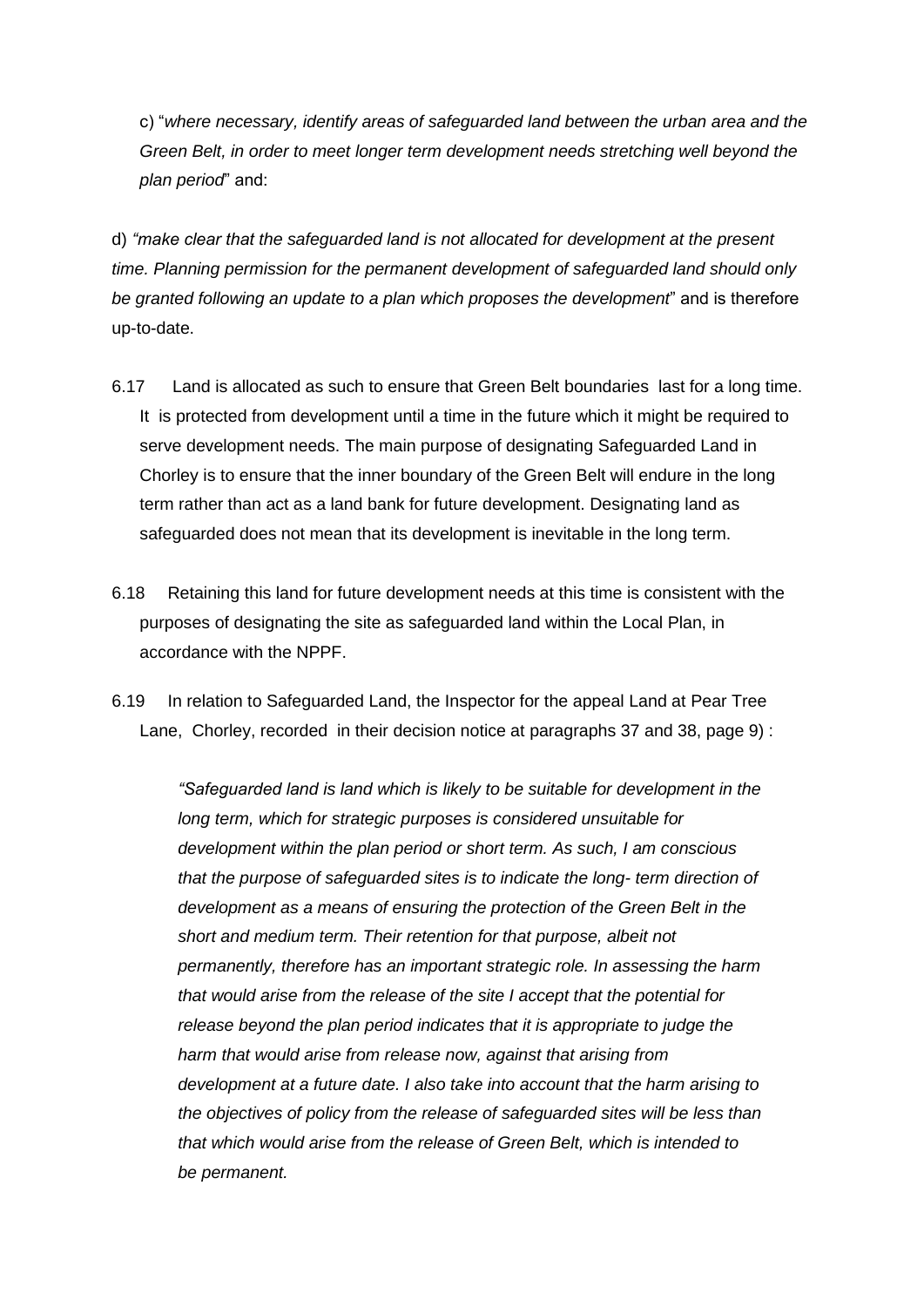*Nevertheless, the specific identification of such sites as being safeguarded at this time elevates the importance of their protection above that of other open countryside during the plan period. Indeed Paragraph 85 of the Framework explicitly states that planning permission for the permanent development of safeguarded land should only be granted following a local plan review which proposes the development"* (APP/D2320/W/17/3173275) (underlining added).

6.20 The Inspector for the previous appeal decision also states in paragraph 3:

*"…… Nonetheless, the release of the site within the plan period, when the Framework explicitly directs otherwise, would quite clearly fail to comply with the core principle of the Framework that planning be genuinely plan-led. I therefore attribute very substantial weight to the conflict with the development plan and the NPPF combined in the planning balance*". The restrictive nature of BNE3 was fully considered by the Inspector of the Chorley Local Plan (CD7.26) who considered safeguarded land in detail finding that:

"*these sites serve an important planning purpose of ensuring the longevity of the Green Belt boundaries".*

6.21 It is clear from the Inspector's Report that representations were made to the Local Plan Examination which supported the view that the proposed policy would be too restrictive (particularly in light of a shortfall in housing supply) and that the policy should be amended. The Inspector notes at paragraph 168 of her report:

"*The policy [BNE3] has been criticised for being inflexible by not permitting the early release of safeguarded land, for contingency, if needed to ensure an adequate housing land supply during this Plan period.*

*However, as I have concluded in Issues 3 and 5, the Plan provides an adequate supply of housing and employment land. Furthermore, providing early release flexibility within Policy BNE3 would be inconsistent with paragraph 85 of the Framework, and would make the policy unsound*".

6.22 For the purposes of this appeal, it is appropriate to compare and contrast an changes which have occurred in national policy relevant to this case because if there have been no material changes in relevant national policy, then there can be no basis on which to suggest that the outcome of the particular application to those relevant national policies should be any different to the findings of the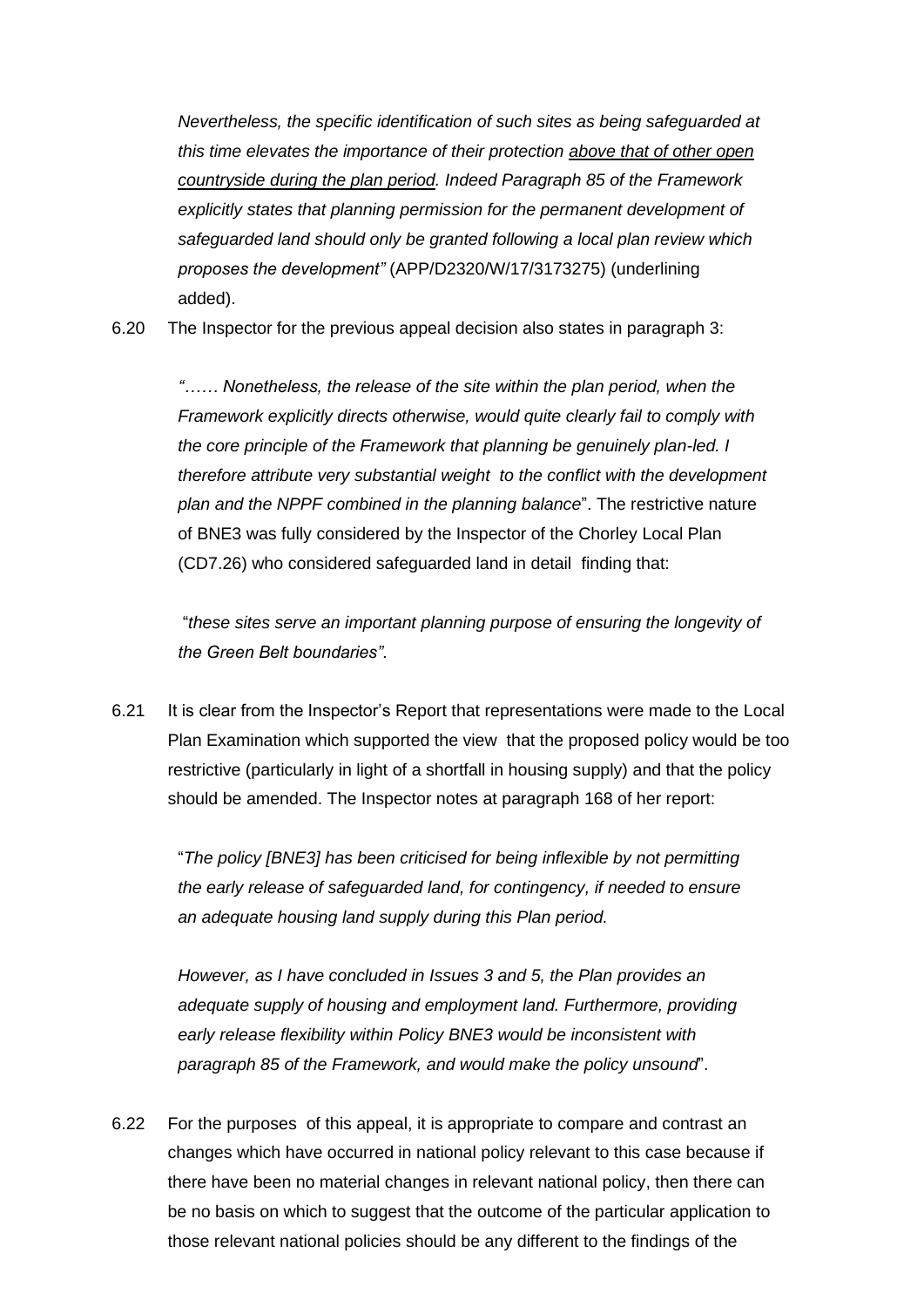Inspector in the previous appeal in 2017. (NPPF) published  $27<sup>th</sup>$  March 2012 states *"Planning law requires that applications for planning permission must be determined in accordance with the development plan unless material considerations indicate otherwise. The National Planning Policy Framework must be taken into account in the preparation of local and neighbourhood plans and is a material consideration in planning decisions"*.

Paragraph 85 of the 2012 the NPPF confirms that: '*Safeguarded land is not allocated for development at the present time. Planning permission for the permanent development of safeguarded land should only be granted following a Local Plan review which proposes the development*" .

6.23 Section 139 of the extant NPPF states that when defining Green Belt boundaries, plans should "*Make clear that the safeguarded land is not allocated for development at the present time. Planning permission for the permanent development of safeguarded land should only be granted following an update to a plan which proposes the development*".

### **Harm**

- 6.24 Although the Council does not consider that the impact on the character and appearance of the area and local highway network merit reasons for refusal, development of the site will clearly impact upon both. The relative performance of this and other safeguarded sites in these and other respects (including sustainability more generally) should properly form part of the Local Plan review process. The assessment should not be carried out piecemeal through the development management process.
- 6.25 As can be seen from the Euxton Inset Map (CD7.01, Map 9) there is little land outside of the Green Belt surrounding Euxton. Releasing and developing on this safeguarded land now, outside of the Local Plan process, could lead to increased pressure being placed on Green Belt land surrounding Euxton either within the Plan period or at the next Local Plan review.
- 6.26 The proposal would result in the irreversible loss of a safeguarded green field site not required to meet current housing needs at this point in time. This loss weighs heavily against the proposal and is contrary to the prudent use of land and resources in an area where much of the Borough is designated Green Belt. The NPPF is clear that safeguarded land is not for development at the present time (i.e. within the Plan period) and planning permission should only be granted following a Local Plan review.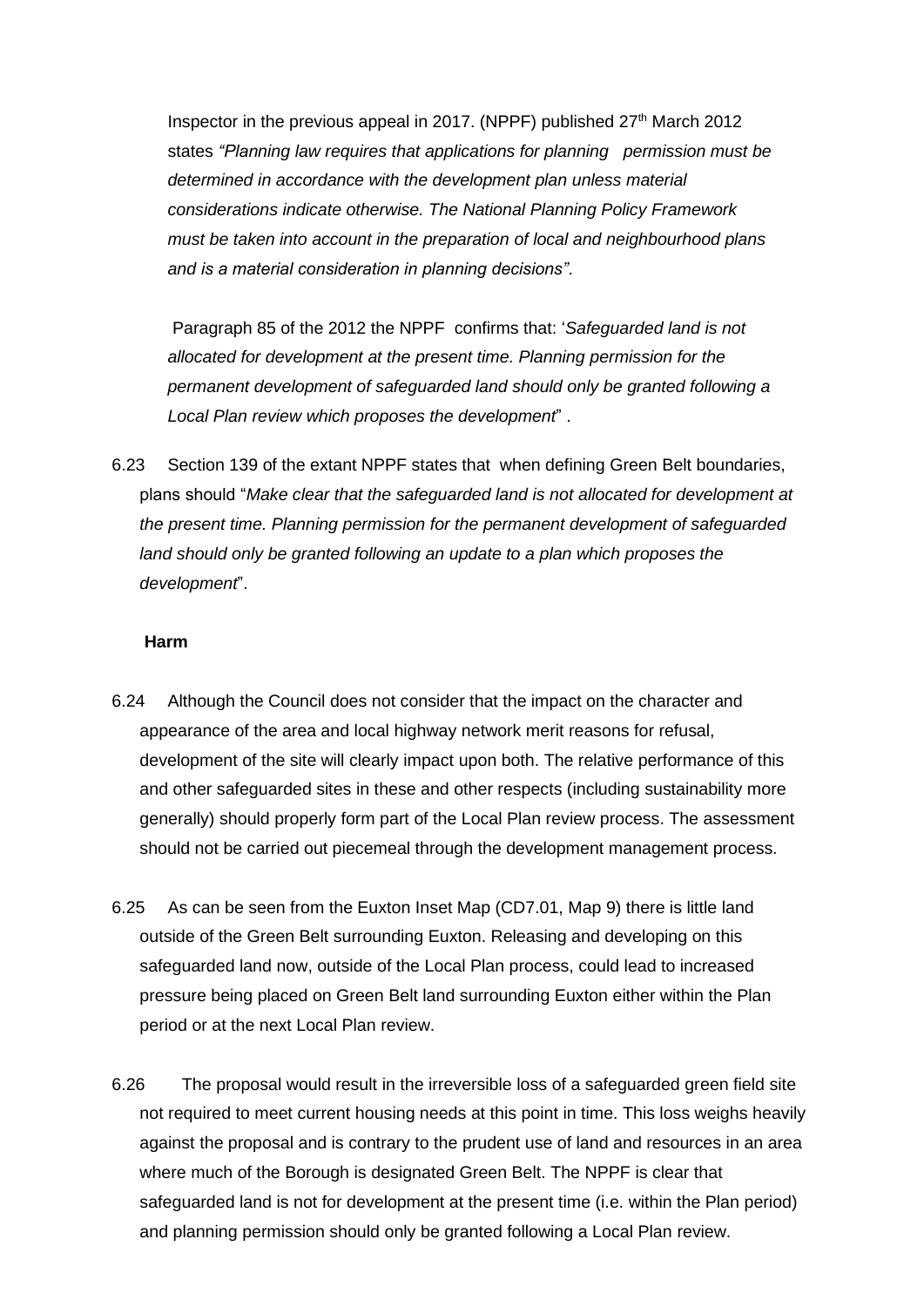- 6.27 Two High Court cases of relevance concern legal challenges by the Appellant to two appeal decisions made by Planning Inspectors relating to the interpretation of paragraph 11(d)(ii) of the NPPF. The principal question for the court was "*Does that policy require as the Claimant submits, the 'tilted balance' to be struck without taking into account policies of the development plan, leaving those matters to be weighed separately under s.38(6) of the Planning and Compulsory Purchase Act 2004?"* The Recent High Court Case – *Gladman Development Ltd v SSHCLG & Corby BC*; & Uttlesford DC (2020) EWHC 518 (Admin).
- 6.28 The appellant argued that it was a misinterpretation of the tilted balance in paragraph  $11(d)(ii)$  of the NPPF to have any regard to the development plan or its policies when answering the paragraph  $11(d)(ii)$  question – whether any adverse impacts of granting planning permission would significantly and demonstrably outweigh the benefits of doing so, when assessed against the policies in the NPPF taken as a whole.
- 6.29 NPPF paragraph 10 states "*So that sustainable development is pursued in a positive way, at the heart of the Framework is a presumption in favour of sustainable development* (paragraph 11).
- 6.30 NPPF paragraph 11 says:

"*For decision-taking this means:* 

- *c) approving development proposals that accord with an up-to-date development plan without delay; or*
- *d) where there are no relevant development plan policies, or the policies which are most important for determining the application are out-of-date7, granting permission unless:*
- *i. the application of policies in this Framework that protect areas or assets of particular importance provides a clear reason for refusing the development proposed6; or*
- *ii. any adverse impacts of doing so would significantly and demonstrably outweigh the benefits, when assessed against the policies in this Framework taken as a whole*

6.31 Footnote 6 referenced in paragraph 11d) i) above provides:

"*The policies referred to are those in this Framework (rather than those in development plans) relating to: habitats sites (and those sites listed in paragraph 176) and/or designated as Sites of Special Scientific Interest; land designated as Green Belt, Local Green Space, an Area of Outstanding Natural Beauty, a National Park (or within the Broads Authority) or defined as Heritage Coast; irreplaceable*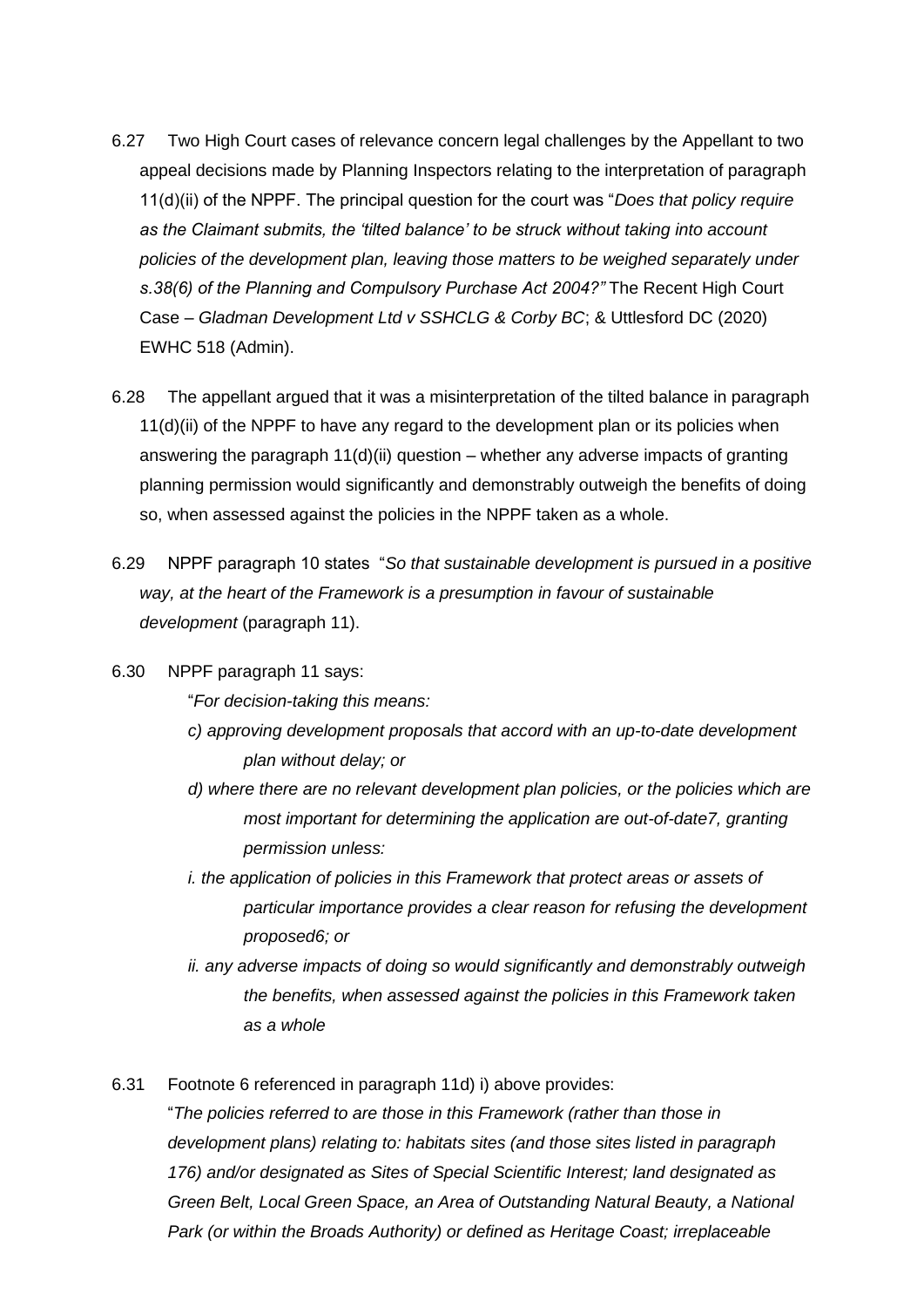*habitats; designated heritage assets (and other heritage assets of archaeological interest referred to in footnote 63); and areas at risk of flooding or coastal change".*

Mr Justice Holgate decided that paragraph 11(d)(ii) did not require development plan provisions to be excluded from consideration and that decision-makers may take them into account when conducting the tilted balance exercise. Mr Justice Holgate concluded that paragraph 11(d)(ii) did not exclude consideration of development plan policies in the tilted balance.

- 6.32 It was made clear that decision-makers may conclude that development plan policies should be given substantial or even full weight.
- 6.33 Mr Justice Holgate also accepted the Secretary of State's submission that there was no legal justification for requiring the tilted balance in paragraph  $11(d)(ii)$  and the s38(6) PCPA 2004 balance to be applied in two separate stages in sequence. There is nothing in the operation of the two presumptions which requires them to be applied separately in two stages. The Judge concluded that it was permissible for a decision-maker, having assembled all the relevant material, to undertake the two balances together or separately. He commented that the position is no different in substance if the decisionmaker applies an overall judgement to all relevant considerations which takes into account the presumptions in both paragraph 11(d)(ii) and s38(6).
- 6.34 It is clear from Mr Justice Holgate that the tilted balance does not oust or trump the proper application of Section 38(6).
- 6.35 Section 13 of the NPPF states that *"The Government attaches great importance to Green Belts".* This chapter of NPPF sets out the framework against which, Green Belt should be maintained with changes in only exceptional circumstances and even then, those must be set out in strategic policies.
- 6.36 Section 138 of the NPPF requires local planning authorities to achieve the following objectives when defining Green Belt objectives:

[c]"*where necessary, identify areas of safeguarded land between the urban area and the Green Belt , in order to meet longer-term development needs stretching well beyond the plan period*" and

[d] "*make clear that the safeguarded land is not allocated for development at the present time. Planning permission for the permanent development of safeguarded land should only be granted following an update to a plan which proposes the development***".**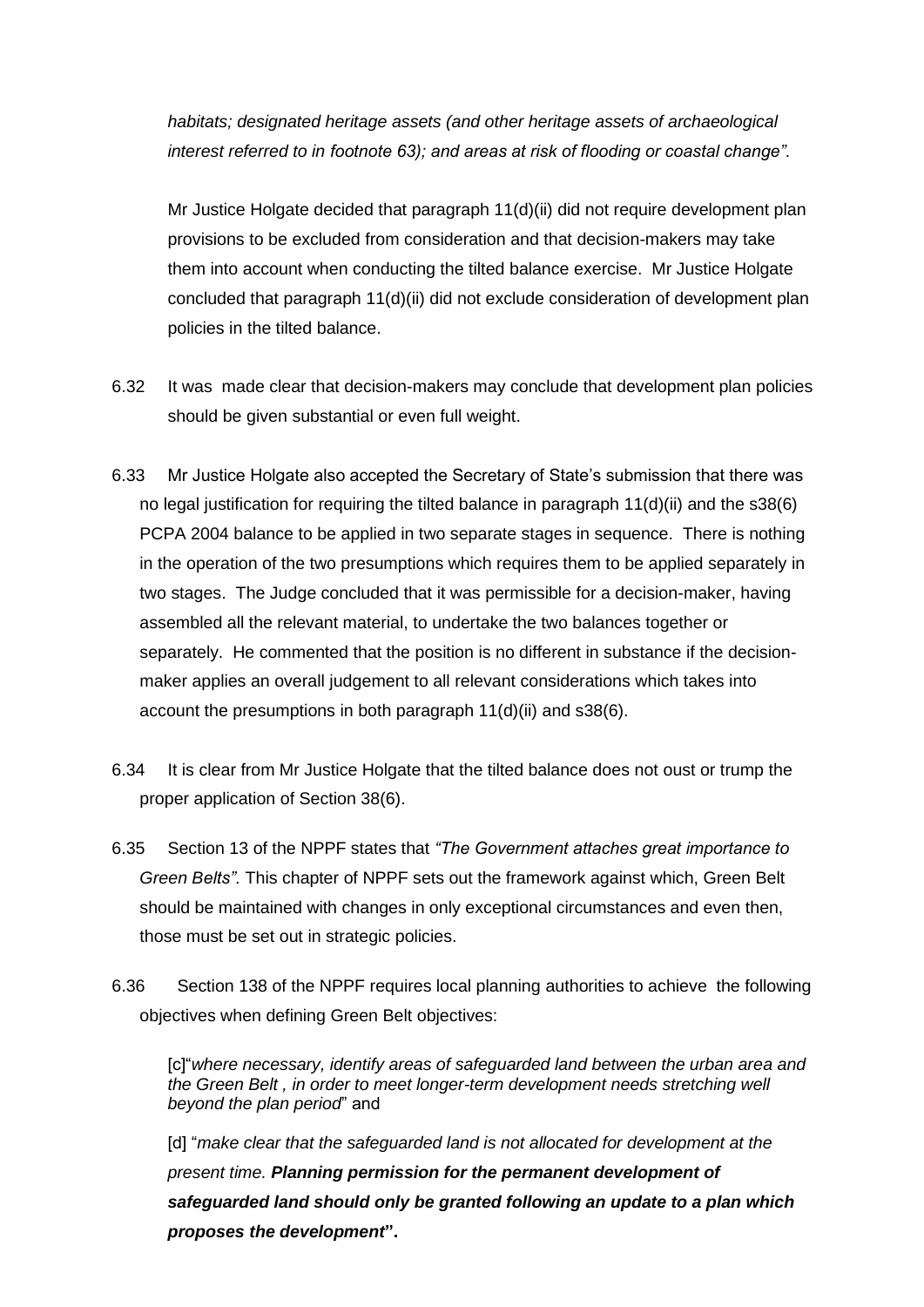# **7.0 Whether this, or any other material consideration, would justify the development of safeguarded land at this time**

- 7.1 Section 70(2) of the Town and Country Planning Act 1990 provides that, in dealing with proposals for planning permission, regard must be had to the provisions of the development plan, so far as material to the application, and to any other material considerations. Section 38(6) of the Planning and Compulsory Purchase Act 2004 provides that if regard is to be had to the development plan for any determination then that determination must be made in accordance with the plan unless material considerations indicate otherwise. Material considerations, such as the benefits of the scheme, are capable of outweighing the harm arising from conflict with a development plan. To be able to undertake such a balance, the weight which should be attributed to a breach of the policy needs to be determined.
- 7.2 Policy BNE3 of the Chorley Local Plan is clear; there is to be no development of designated safeguarded land within the Plan period. The grant of planning permission would result in serious harm - first and foremost, and as previously found – to the permanence of the Green Belt boundary in the Borough.
- 7.3 In accordance with Section 38(6) of the Planning and Compulsory Purchase Act (2004), this proposal being contrary to the provisions of the Development Plan, should be refused and the appeal respectfully dismissed unless material considerations indicate otherwise. Material considerations are considered in detail below.

The Emerging Central Lancashire Local Plan

7.4 The assessment of Safeguarded Land is being undertaken as part of a comprehensive review of the Central Lancashire Local Plan. This assessment process will ensure that the most suitable areas of Safeguarded Land are released if required and brought forward for development where appropriate, thereby minimising harm to Green Belt Boundaries. Granting planning permission on safeguarded land outside that process means that the opportunity is not taken to ensure that the decisions taken are least harmful. There is a total of 11 Safeguarded Land sites designated in the Chorley Local Plan (which includes the appeal site and adjacent area forming site BNE3.9 (CD7.01) Policies Map 1, Chorley Borough). The assessment should not be carried out ad-hoc through the development management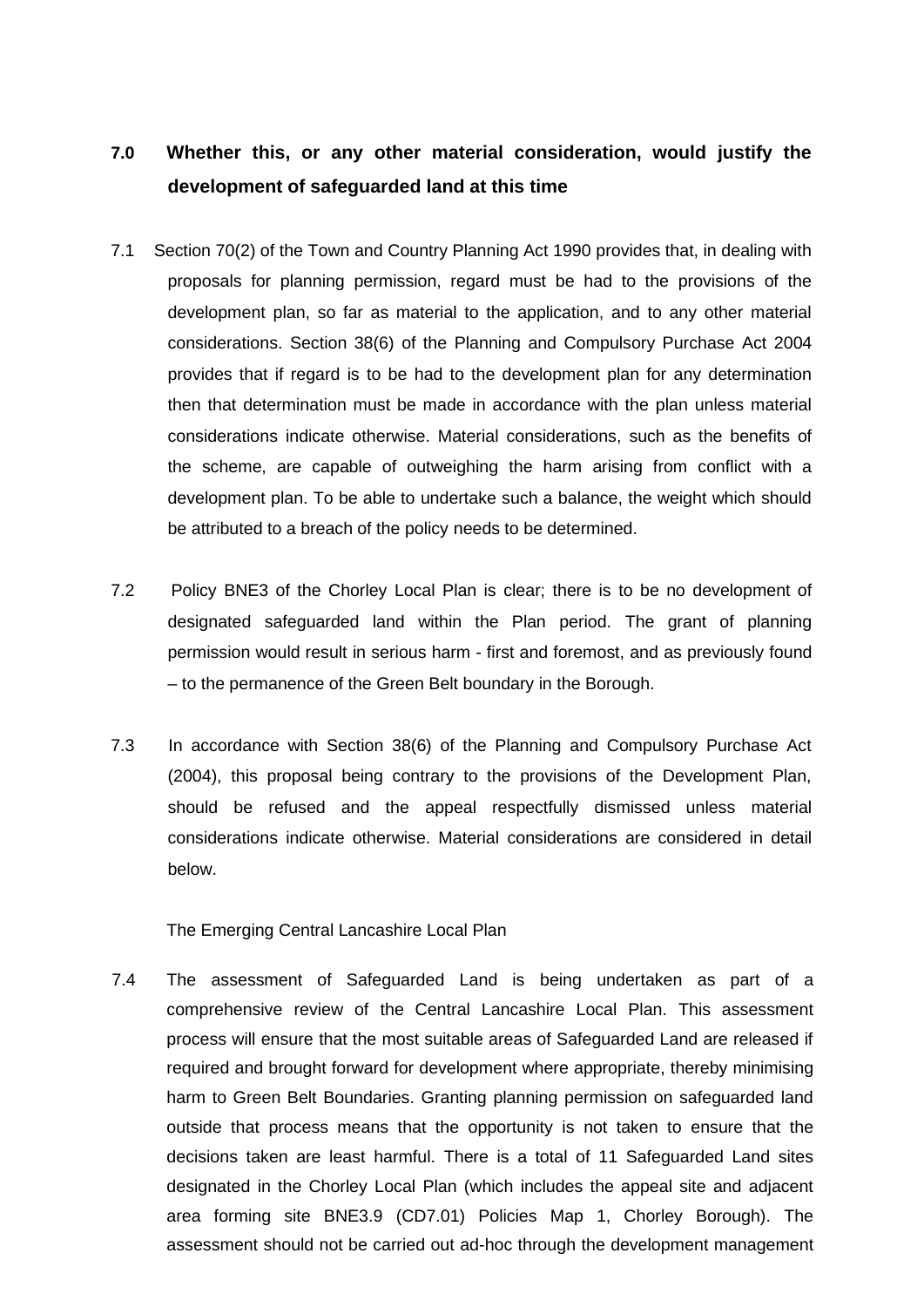process, rather as part of a holistic Strategic Housing Economic Land Availability Assessment and sustainability appraisal process.

- 7.5 The new Local Plan will cover the whole single housing market area. Once adopted, the Local Plan will guide the future growth and development in the Central Lancashire area and replace the Central Lancashire Core Strategy (adopted in 2012) and the Local Plans/Site Allocations and Development Management Policies of the three Central Lancashire Authorities (all adopted 2015). To date, three call for sites exercises have been undertaken, and consultation on an Issues & Options version of the plan ended on  $14<sup>th</sup>$  February 2020.
- 7.6 The appeal site is identified as a potential allocation for housing in the Issues and Options draft of the plan (CD 7.02, Annex 1 – Site Suggestions Proposed by Chorley, SHELAA reference 19C264x). The appeal site of 7.34 hectares forms part of a larger designated Safeguarded Land site totalling 16.6 hectares (Chorley Local Plan, Policy BNE3.9). An area of 11.57 hectares (including the appeal site) has been proposed for the designation as housing referenced as Annex 1, 19C264x with Plan (Site Suggestions Proposed by Chorley, page 16).
- 7.7 The remainder of the Safeguarded Land designation (Chorley Local Plan, Policy BNE3.9, has not been proposed for a use in Annex 1 (Site Suggestions Proposed by Chorley)) so in principle would remain as Safeguarded Land protected by a Valley Park designation (CD7.01 Policy HW3, Valley Parks, page 59 and Euxton Inset Map 9 known as Chapel Brook). This area is also protected by Chorley Local Plan Policy HW2 (Protection of Existing Open Space, Sport and Recreational Facilities (CD7.01, page 59 and Euxton Inset Map 9).
- 7.8 All sites submitted as part of the Call for Sites exercises have been considered by Chorley Council. However, it is important to note that detailed assessments including flood risk, impact on the local environment and cumulative infrastructure requirements including strategic school provision, transport and health provision have not yet been finalised. Duty to Cooperate engagement has commenced with a number of partners including Lancashire County Council as the education authority, and the NHS on infrastructure requirements in the Borough. These infrastructure requirements are still to be planned for, and locations identified within the available land allocations and consulted on at the Preferred Options stage.
- 7.9 The Preferred Options consultation (Central Lancashire Local Plan) is anticipated to take place during Summer 2021, with submission to the Planning Inspectorate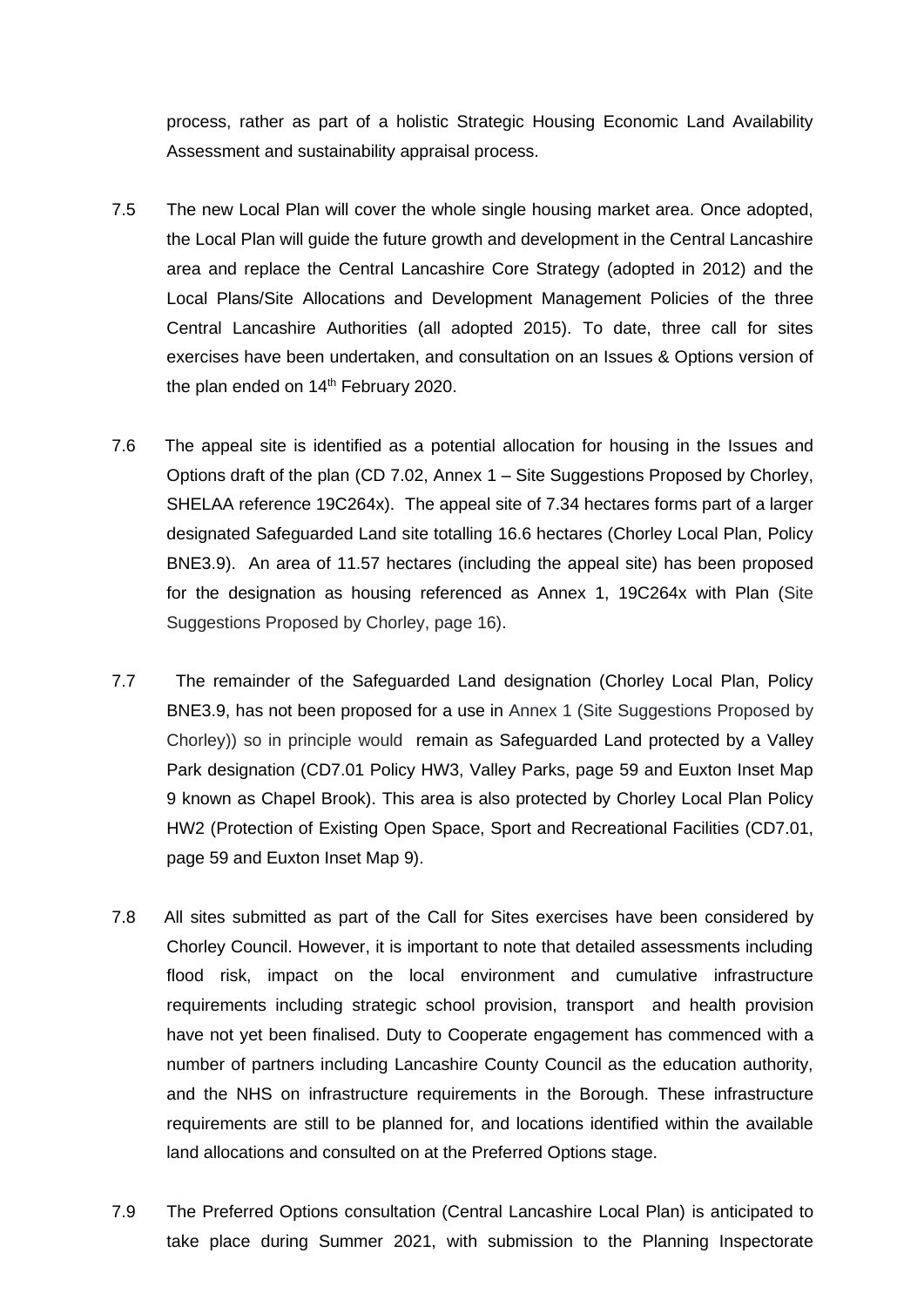anticipated in early 2023, with adoption scheduled for December 2023 as approved in the Central Lancashire Local Development Scheme (January 2020 - January 2023) (CD 7.35) ).

### **Other Impacts**

- 7.10 The appeal proposal would result, as previously, in additional adverse impacts in respect of heritage assets and the character and appearance of the area (CD10.01, paragraphs 51-57, Land at Pear Tree Lane, Euxton, Chorley, APP/D2320/W/17/3173275).
- 7.11 The appeal proposal would cause less than substantial harm to the setting of Houghton House by way of the development of previously undeveloped land formerly related to its agricultural use, and great weight attaches to it in accordance with NPPF paragraph 193.
- 7.12 The replacement of an open field with residential development would have an adverse impact on the character and appearance of the site and its immediate surrounds that would not be entirely mitigated.
- 7.13 The introduction of a new residential development would result in permanent, albeit localised, changes in the landscape. The character of the landscape of the site would be altered from a pastoral one to an urban one comprising residential development with open space.
- 7.14 In relation to Landscape and Visual impact the impact is considered to be minor to moderate adverse.
- 7.15 The application site is dominated by relatively species-poor improved agricultural grassland that is not of substantive ecological value, although there are habitats on the site and very close to the site that have local value for wildlife, including hedgerows, trees, woodland and wetlands (stream course) and therefore there is residual harm from the proposed development.
- 7.16 The development of the site would inevitably reduce the open-ness of the site and this could affect species movement; the large areas of grassland that would be lost to the scheme are not without any value for wildlife.

#### **Benefits**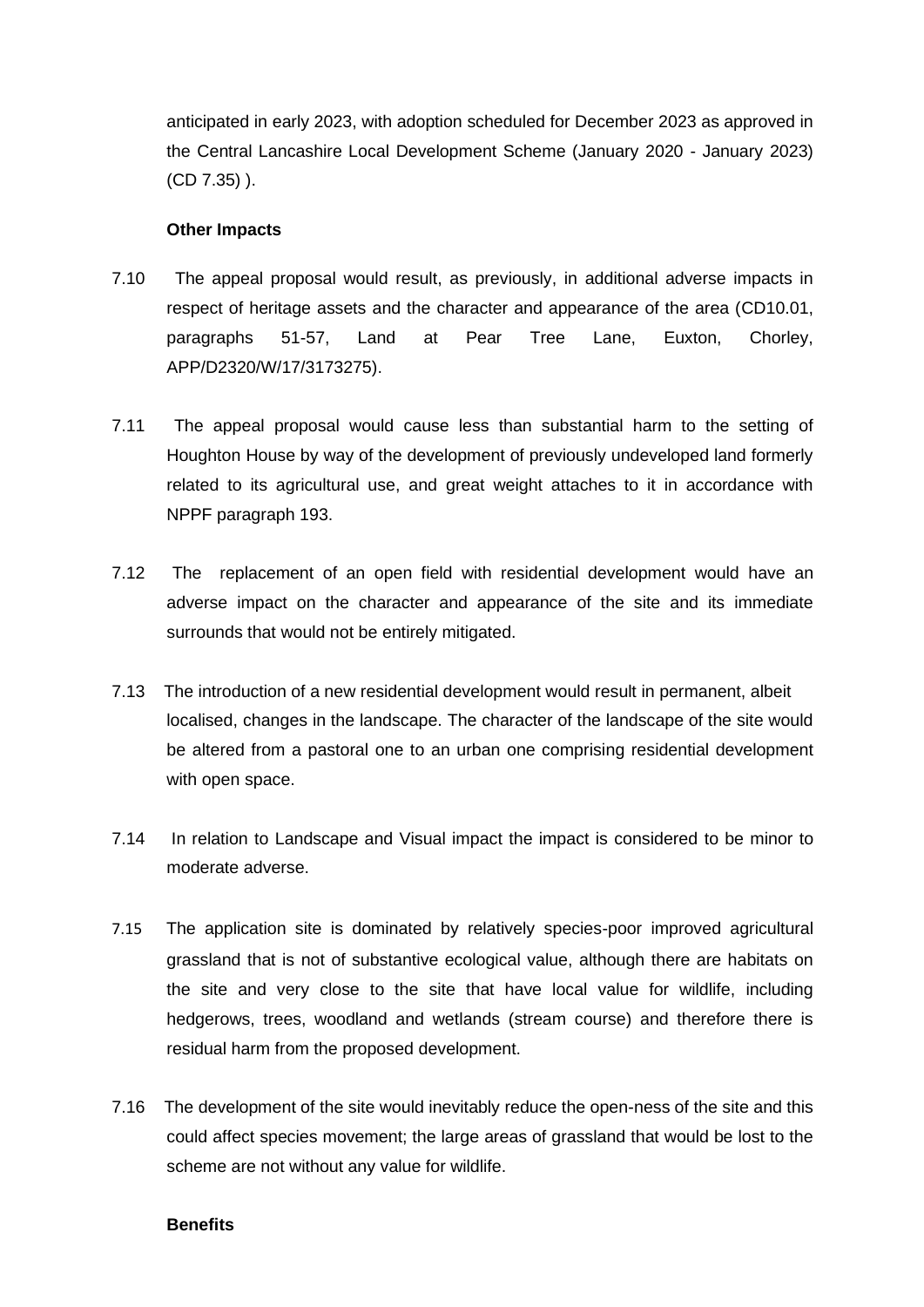7.13 It is important to consider the proposal in the round. In accordance with Section 38(6) the decision maker should consider if there are material considerations that indicate that the development should go ahead despite being contrary to policy.

#### **Social**

- 7.14 The appellant has identified several planning benefits of the proposed development. The provision of housing is of benefit, however, in the context of a Council which can demonstrate a five year supply of housing land and a proven track record of delivery, this attracts limited weight.
- 7.15 The provision of up to 126 market homes could contribute to the Local Planning Authority's stock of affordable housing. However only limited weight should be attached to such a benefit. Any residential development in Euxton which delivered through the Core Strategy and adopted Chorley Local Plan process would deliver 30% affordable housing. The appeal scheme is to deliver 54 affordable dwellings however, this is not in excess of what is required by Core Strategy Policy 7 (CD7.14, page 78) which sets out the approach to the delivery of affordable and special needs housing.
- 7.16 The Council considers, moreover, that sufficient land has been allocated for housing in Euxton in the Local Plan in accordance with Core Strategy Policies 1 and 4 (pages 50-51 and page 71) and has granted four permissions in Euxton on allocated sites. These include site HS1.40 planning permission granted for 51 affordable dwellings and site HS1.42 planning permission granted for 36 affordable dwellings. The identified housing need is currently being met through the existing housing allocations and windfall sites including policy requirements for affordable housing. Therefore, there is no need for this development to come forward for affordable housing to be provided.
- 7.17 The appellant suggests the provision of up to 54 affordable dwellings is a benefit. Appendix One: Table of Affordable Housing delivery 2019/20 illustrates the successful delivery of affordable homes in Chorley. Of these, 11 units are located in Euxton and a further 23 homes at Parcel H1b(ii), Group 1 which is at Buckshaw Village which is directly adjacent to the Euxton boundary and a very short distance away from the appeal site. Looking ahead, there are further units of affordable homes in Euxton to come forward including Dunrobin Drive, Greenside and Pear Tree Lane/Euxton Lane totalling 122 homes.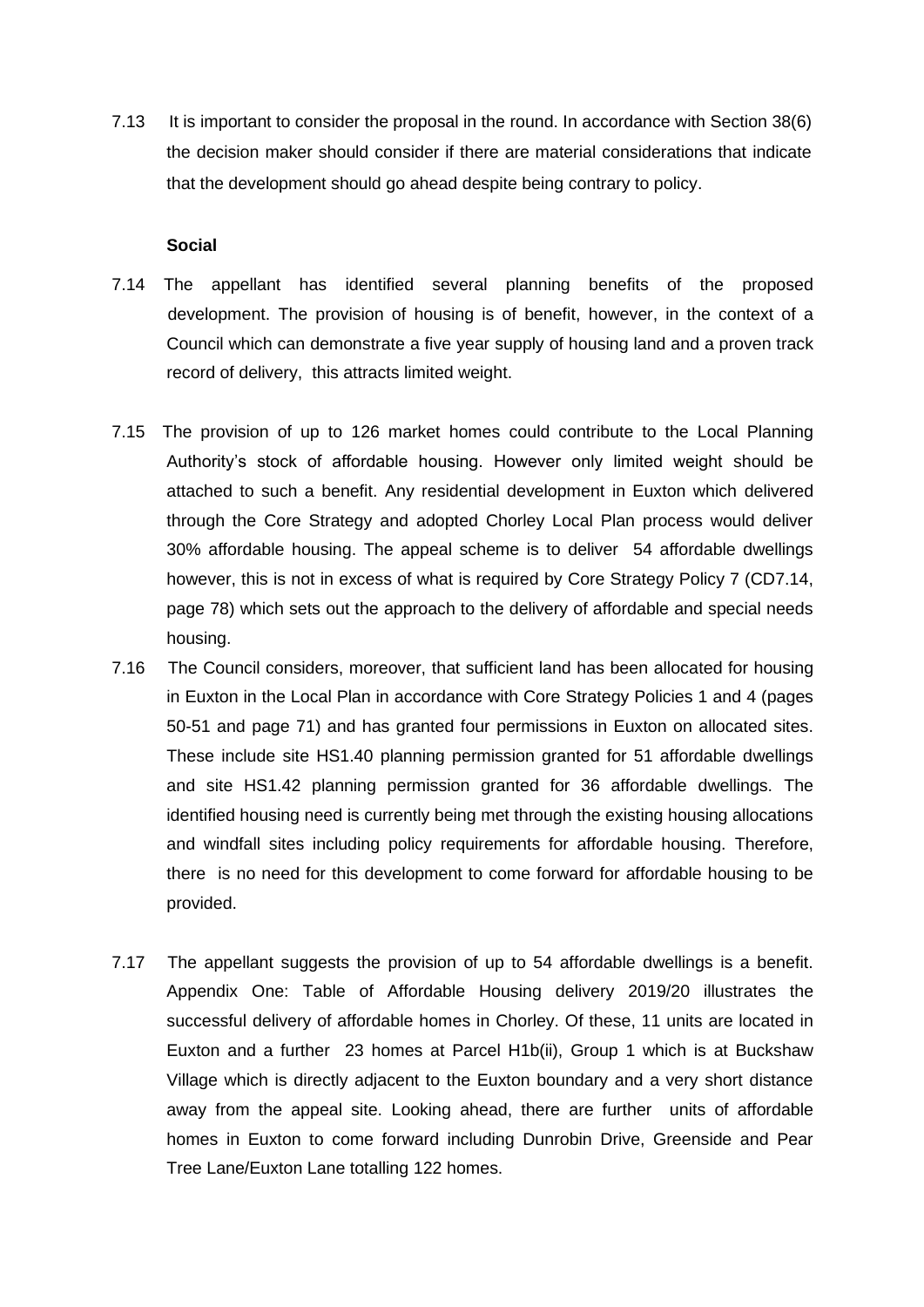- 7.18 Therefore, there is ample supply for affordable homes and there is a risk that if affordable homes are brought forward too early in heavy concentration, that the supply will be too saturated at one time and demand will not come from the local communities. This is important because notwithstanding the Council's duties under Part 6 Housing Act 1996 as Amended by Homelessness Act 2002, in order to achieve sustainable communities, it is essential that a steady supply of affordable homes, spread across the borough, is achieved to offer opportunity to newly forming households with a desire to remain in their community. As at  $1<sup>st</sup>$  April 2020, the total number of households on the Council's Housing Register was 655 and of those, 180 have selected Euxton as one of their areas of choice (not necessarily their only area as this is a Choice Based Lettings scheme where customers proactively select homes they wish to be considered for as opposed to being nominated or directly allocated).
- 7.19 124 of the 180 applicants have an established local connection to the wider Chorley borough (if an additional local lettings policy were to be used by the social landlords, the landlord would be responsible for establishing any additional local connection to that specific area of the borough as comprehensive details in regards to local connection are not stored under our Choice Based Lettings system). Out of the 124, 17 of the households currently reside in Euxton so would have a local connection based on residence. The 107 households who currently do not live in Euxton may still have a local connection through family, employment or previous residence but this information is not available and would be something that would be checked by the social landlords at the point of offer.
- 7.20 To develop the site now would be premature and place further pressure on future land supply. In order to inform future housing need including types and tenures, there is an emerging suite of evidence which will support a robust local plan for the next 15 -20 years. There is no need to deliver this site now rather, it should await the evaluation and outcome of the Central Lancashire Local Plan Review process. Accordingly, this is not a material consideration which justifies the early release of this site.
- 7.21 The appellant has advised the Council that there is a proposal to provide a number of self-build plots on the appeal site. The Chorley Custom and Self Build Register (March 2020) shows 9 individuals who want a self-build plot. Of these 9, 3 individuals have indicated a preference for a number of areas including Euxton. The Council commenced the register on 1 April 2016 and had one individual on the register at the base date of 20 October 2016. There are currently 2 sites with planning permission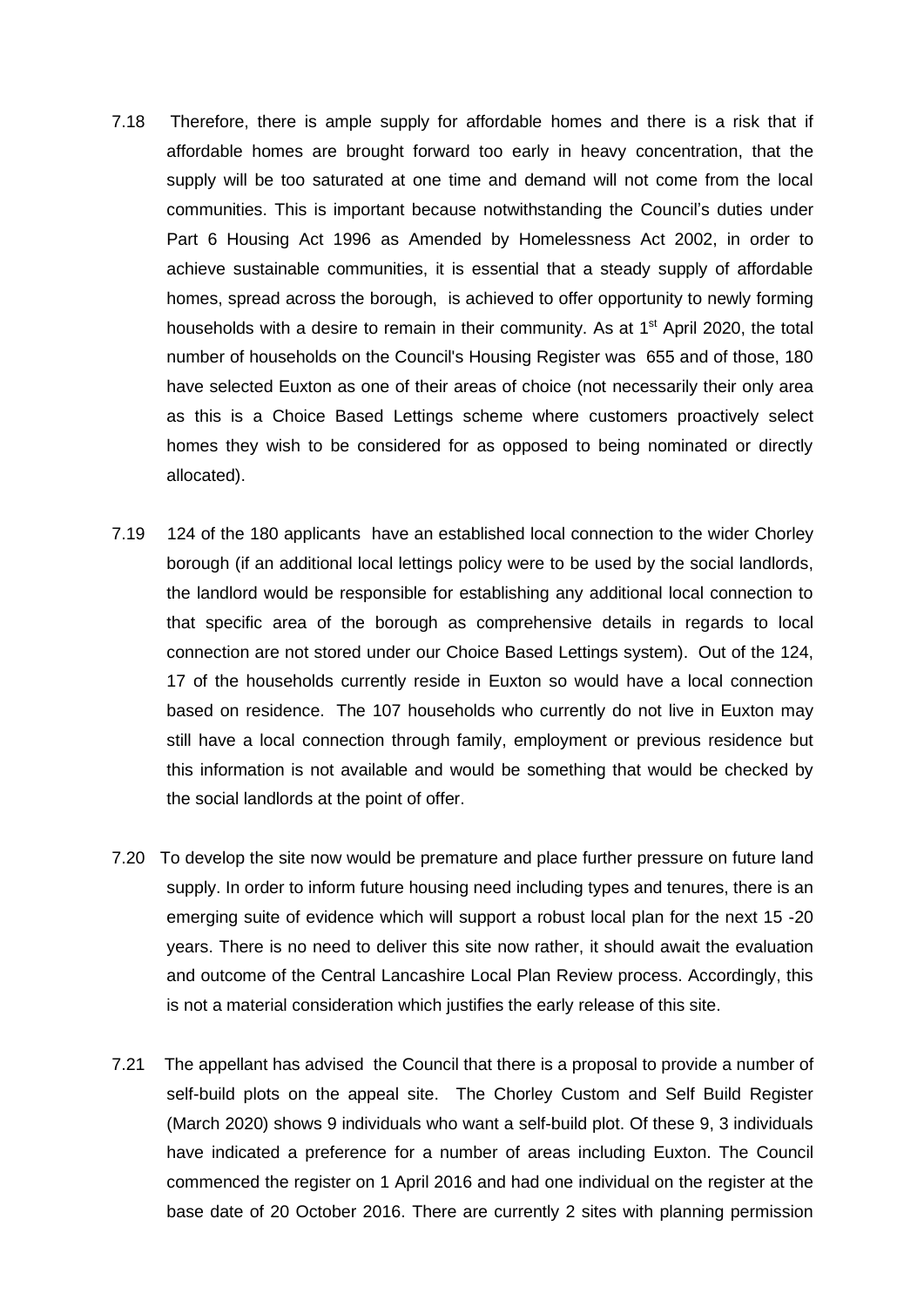for self-build plots in the Euxton area, totalling a maximum of 20 plots, with 14 plots so far as confirmed as self- build. The details of which are outlined below:

Erection of up to 12 detached self-build houses with double garages and associated infrastructure (Ref No 16/00633/OUTMAJ and subsequent reserved matters) at Gleadhill House Stud, Gleadhill House, Dawbers Lane, Euxton, Chorley. Ten of the 12 plots have been granted self-build exemption (the other 2 plots have paid CIL in full). Of the 12 plots, 10 are completed. 10 dwellings have been granted self-build exemption; the other 2 plots have paid CIL in full.

Erection of 8 self-build dwellings at Euxton Mill, Dawbers Lane, Euxton (Ref No 16/00633/OUTMAJ and subsequent reserved matters). Of the 8 plots, 4 have currently been given self-build exemption (this figure includes a plot which is 2 original plots combined). Of these 4 plots, 1 is under construction, 1 has no permission and the remaining plots have not started.

- 7.22 Therefore, it is considered that limited weight be afforded to this benefit.
- 7.23 The development proposal includes 2.25ha of formal and informal open space (over 30% of the gross site outline application area) including provision of a Local Equipped Area of Play The proposals provide for new formal and informal open space, including provision of new recreation and play space. These features will be accessible to new residents and the wider community. The provision of green infrastructure, open space and recreation facilities will be of moderate benefit however the provision of green infrastructure and open space is a policy requirement (HS4A) rather than a benefit of the proposal.
- 7.24 Other suggested highways and public access benefits (listed below) are suitable provision to ensure highways and to mitigate the impact of the proposals and therefore should be afforded no material weight:
	- provision of a continuous footway link on School Lane between the site access road and existing footway termination point to the west of the site
	- Provision of a footway link between the new School Lane footway and the PROW that passes through the Rowland Homes site
	- Introduction of a pedestrian improvement scheme on Pear Tree Lane between School Lane and Euxton Lane, including c. 125m of footway
	- Introduction of traffic calming features on Pear Tree Lane and School Lane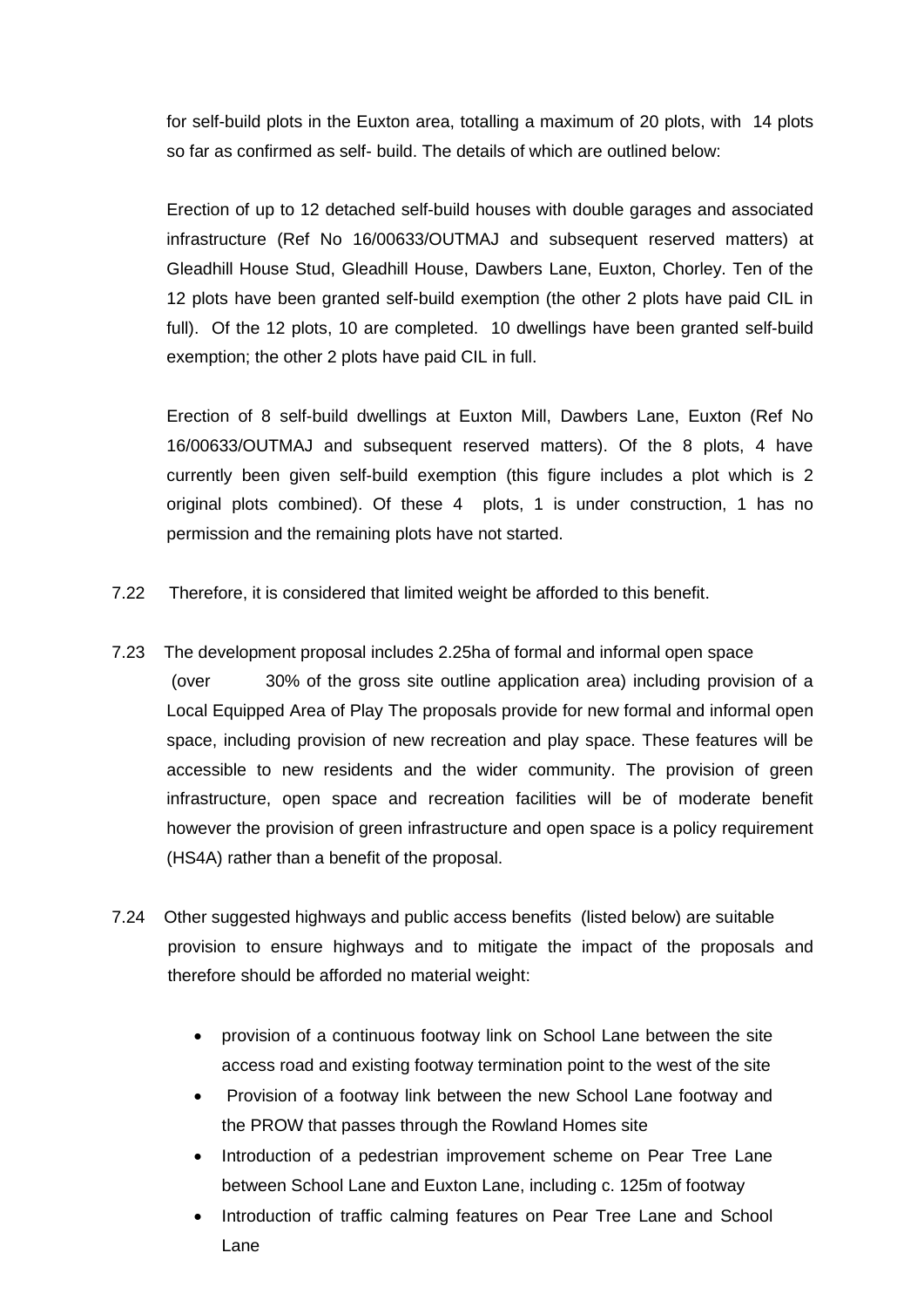- Introduction of street lighting on School Lane (along the northern site boundary) and Pear Tree Lane
- Extension of the 20mph speed limit along the full length of School Lane, the site access road and Pear Tree Lane (to the north of School Lane)
- Widening of Pear Tree Lane at the junction with Euxton Lane
- Introduction of a pedestrian island on Euxton Lane to assist pedestrian crossing movements

### **Environmental**

- 7.25 Provision of on-site Sustainable Drainage System to provide a betterment in surface water runoff from the site carries moderate weight.
- 7.26 The proposals are likely to result in a net gain in biodiversity, this carries moderate weight.

### **Economic**

- 7.27 The economic benefits of the proposal carry little weight in justifying development of safeguarded land because they are generic and arise equally (pro rata) from the development of land that is not safeguarded. So, the proposals are likely to result in increased spend in the local area, this carries moderate weight.
- 7.28 The proposals also have a number of temporary benefits associated with the construction phase such as employment opportunities, indirect spend and new homes bonus funding. Due to their temporary nature these attract limited weight.
- 7.29 The Council does not regard increased council tax receipts as a benefit of the development as this is essential to cover the increased demand for Council services that the development would generate.

### **Sustainable Development**

- 7.30 The Council considers that does not constitute sustainable development in accordance with the NPPF (paragraph 8, page 5).
- 7.31 There are no evident economic benefits that this development would provide that would not be generated by the residential development of land that is not safeguarded. It is not allocated for housing in the development plan and therefore such growth has not been accounted for in plan-making including the developing the supporting evidence for future strategic infrastructure such as transport, education and training, open space and recreation, and, employment and skills.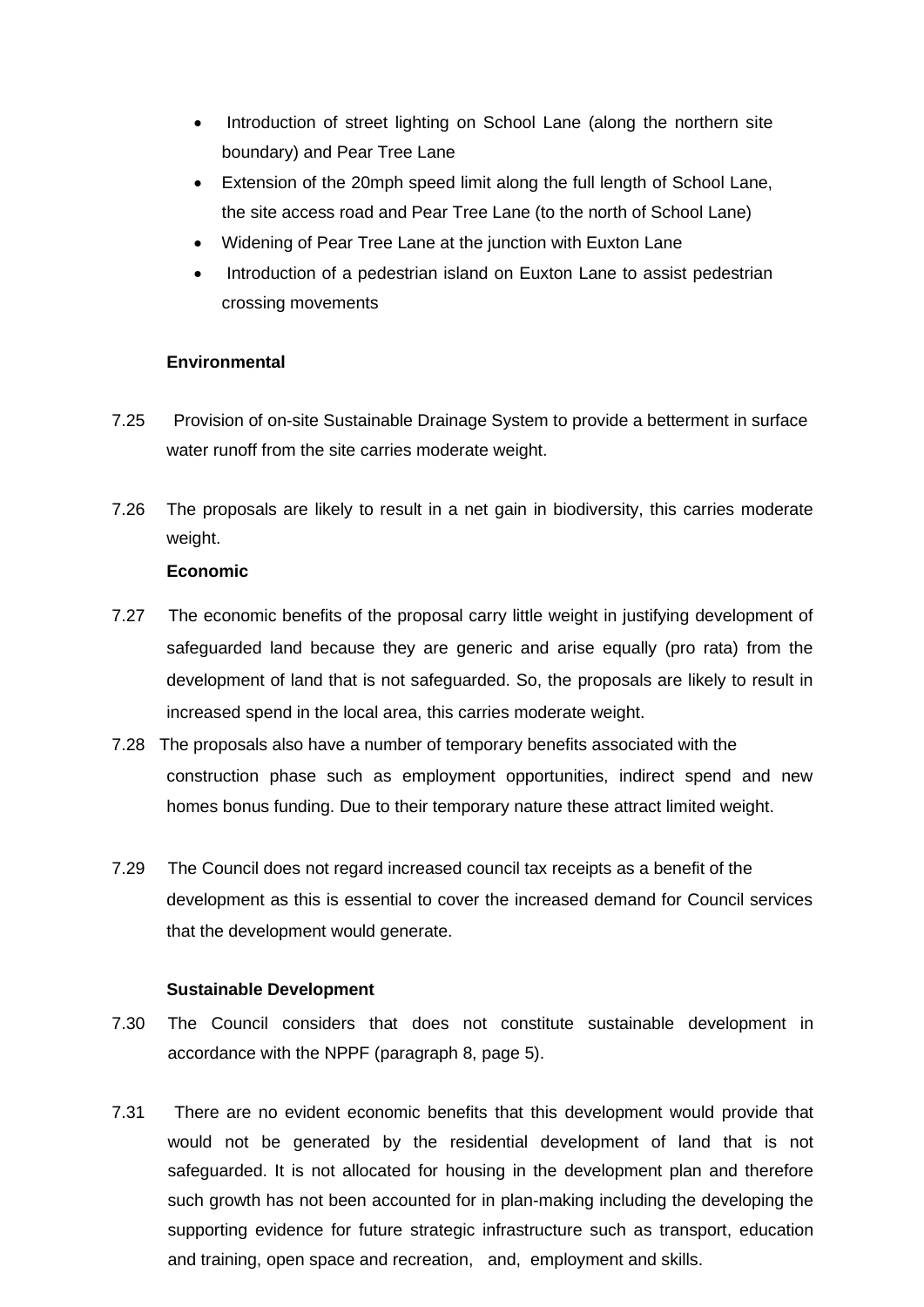7.32 This development is not currently planned for and as such, is contrary to limb (b) of NPPF paragraph 8, as the Council has demonstrated that delivery of the development plan objectives for housing are being met, with housing delivery consistently meeting development plan requirements. This track record of delivery demonstrates an effective plan-led approach which is informed by full and proper evidence gathering and, a process of engagement and test of soundness which led to the adoption of a local development plan. To deviate from such a plan-led system which is fully transparent to local communities, undermines both the Green Belt and that process, and can disrupt the cohesion of those local communities - placing unplanned pressures on infrastructure (including but not exclusive to primary schools and public transport).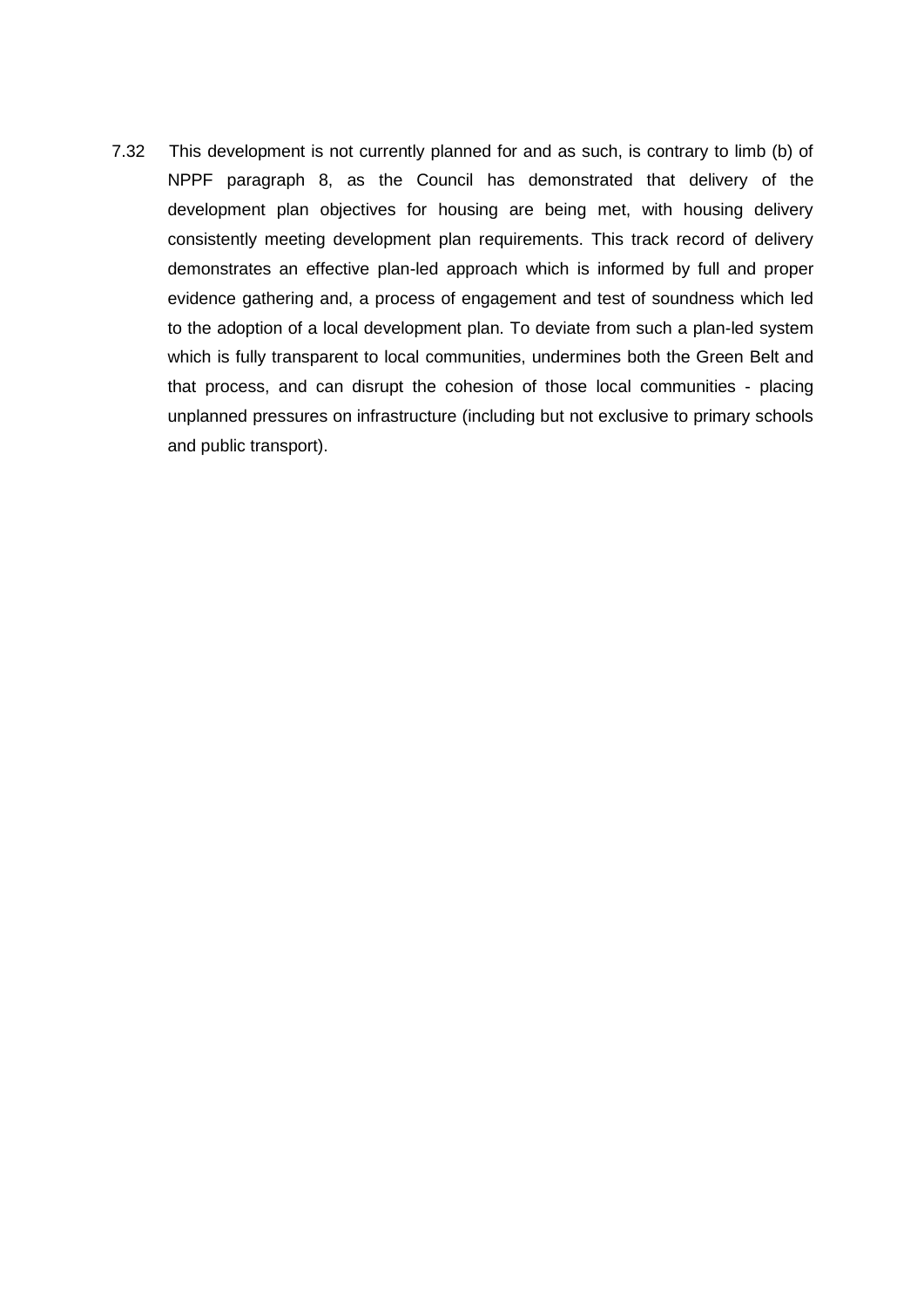### **8. Conclusions & The Planning Balance**

- 8.1 Paragraph 11 of the NPPF sets out the presumption in favour of sustainable development which is at the heart of the NPPF. It also provides two alternatives to the decision-making process, both of which are worded positively.
- 8.2 Paragraph 11c) requires decision makers to "*"[approve] development proposals that accord with an up-to-date development plan without delay"*.
- 8.3 Given the evidence of a five year housing land supply, and an up to date Development Plan, there is no requirement to do other than determine this application in accordance with the Development Plan as required by Section 38(6) of the PCPA 2004. There are no other material considerations that would indicate otherwise.
- 8.4 NPPF paragraph 11d) states "*where there are no relevant development plan policies, or the polices which are most important for determining the application are out of date, granting planning permission unless:*

*i. the application of policies in this Framework that protect areas or assets of particular importance provides a clear reason for refusing the development proposed6; or* 

*ii. any adverse impacts of doing so would significantly and demonstrably outweigh the benefits, when assessed against the policies in this Framework taken as a whole" Footnote 6 to paragraph 11 sets out examples of the type of policies that may indicate development should be refused. Footnote 7 makes clear that the tilted presumption in favour of sustainable development will apply where an LPA cannot demonstrate a five year supply of deliverable housing sites.*

- 8.5 It is my view that given the position set out at above, footnote 7 of paragraph [11(d)(ii)] not engaged. Chorley Borough Council can demonstrate a five year housing land supply and the 'tilted' balance within NPPF [11(d)(ii)] does not apply. Even if the Council could not demonstrate a five year housing land supply, I consider that there are specific policies that would indicate development should be restricted. Policy BNE3 is plainly a restrictive policy and full weight should be attached to it regardless of the Council's housing land supply position.
- 8.5 The proposal would result in the irreversible loss of a safeguarded green field site not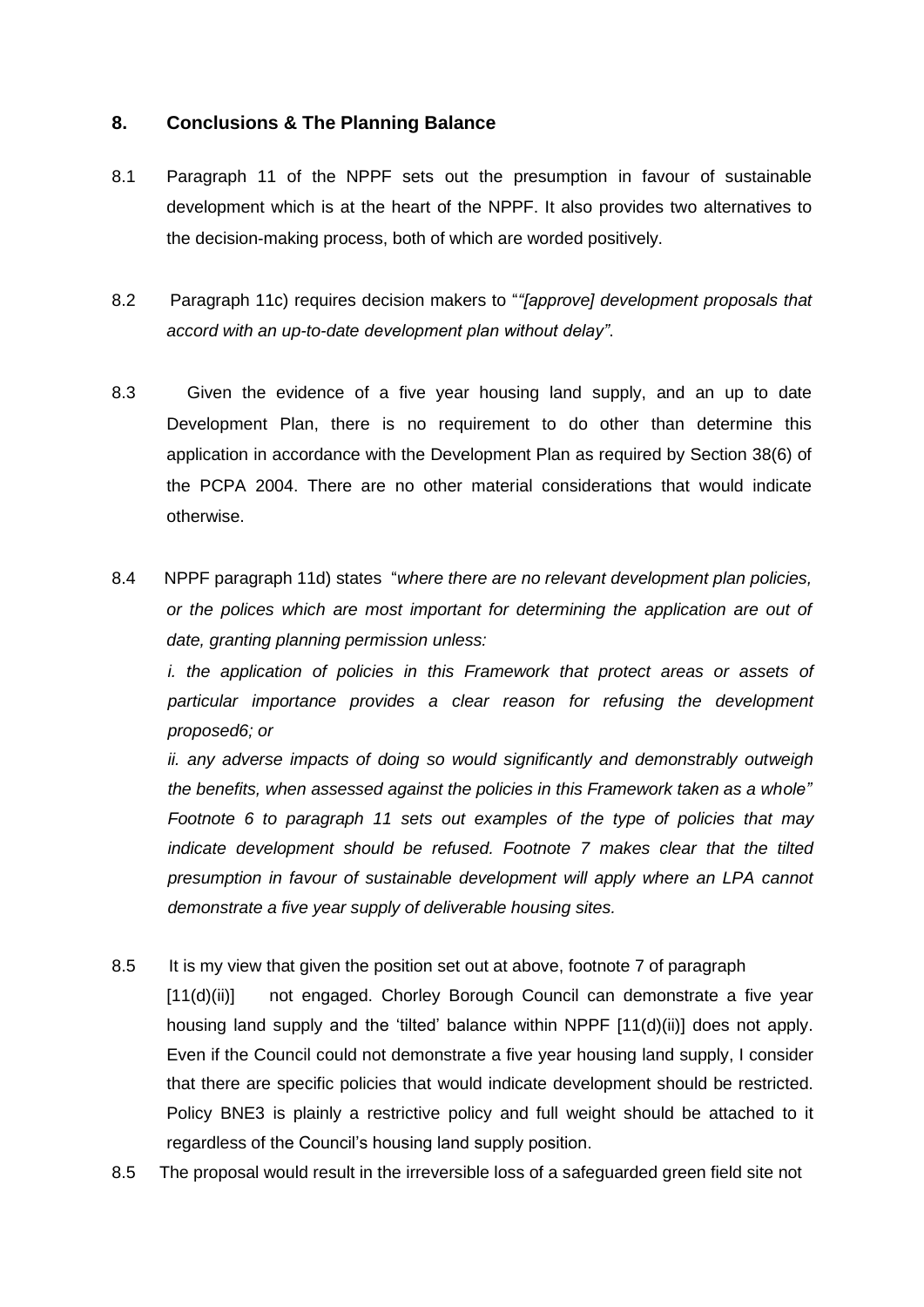required to meet current housing needs now. This loss weighs heavily against the proposal and is contrary to the prudent use of land and resources in an area where much of the Borough is designated Green Belt. The NPPF is clear that safeguarded land is not for development at the present time (i.e. within the Plan period) and planning permission should only be granted following a Local Plan review. The conflict with the adopted Local Plan weighs heavily against the proposal in the planning balance.

- 8.6 It is accepted that there are some benefits which weigh in favour of the scheme. The provision of housing is of some benefit. However, Chorley has an adequate supply of housing land and as such does not require additional sites to be developed. The provision of affordable housing weighs heavily in favour of the proposal.
- 8.7 The development would provide construction jobs during the construction phase, though these would be temporary and as such I afford this only minimal weight. The scheme would attract New Homes Bonus, but there is no guarantee that this would benefit Euxton, I consider this also carries minimal weight. The provision of open space and green infrastructure is a policy requirement but will be accessible to all and result in biodiversity gains; I consider this carries some weight.
- 8.8 Given the benefits and disbenefits detailed above I am of the view that, even if the presumption in paragraph 11 did apply; the adverse impacts of this scheme would significantly and demonstrably outweigh the benefits when set against the policies in the Framework taken as a whole.
- 8.9 The Inspector is respectfully requested to dismiss the appeal.